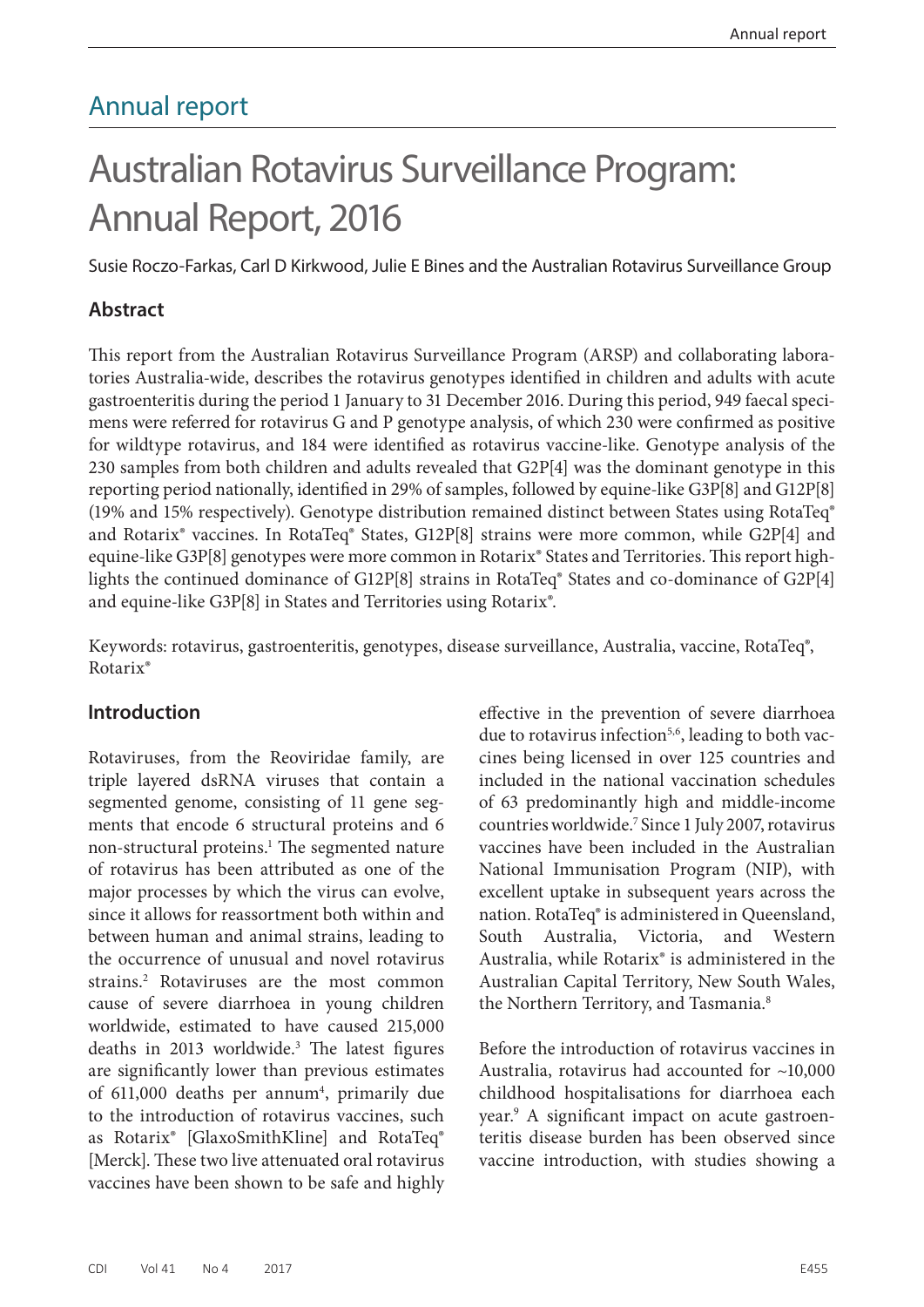78% decline across Australia in both rotavirus coded and non-rotavirus coded hospitalisations in children under 5 years of age.<sup>8,10,11</sup>

The ARSP has characterised and reported the G- and P- genotypes of rotavirus strains causing severe disease in Australian children since 1999. Surveillance data generated by the ARSP has shown that strain diversity, as well as temporal and geographic changes occur each year.12 Ongoing characterisation of circulating rotavirus genotypes will provide insight into whether vaccine introduction has impacted on virus epidemiology, altered circulating strains, or caused vaccine escape strains, which could have ongoing consequences for the success of current and future vaccination programs.

This report describes the G- and P- genotype distribution of rotavirus strains causing severe gastroenteritis in Australia for the period 1 January to 31 December 2016.

### **Methods**

Rotavirus positive specimens detected by quantitative Reverse Transcription Polymerase Chain Reaction (RT-PCR), enzyme immunoassay (EIA), or latex agglutination in collaborating laboratories across Australia were collected, stored frozen and forwarded to the Australian National Rotavirus Reference Centre Melbourne, together with relevant age and gender details. The laboratories contributing samples for 2016 were:

- Microbiology Department, Canberra Hospital, Australian Capital Territory.
- The Virology Division, South Eastern Area Laboratory Services, Prince of Wales Hospital, New South Wales.
- Virology Department, The Children's Hospital at Westmead, New South Wales.
- Centre for Infectious Diseases and Microbiology, Westmead, New South Wales.
- The Microbiology Department, John Hunter

Hospital, Newcastle, New South Wales.

- The Microbiology Department, Central Coast, Gosford, New South Wales.
- Douglas Hanly Moir Pathology, New South Wales.
- Royal North Shore Hospital, St. Leonards, New South Wales.
- The Microbiology Department, Royal Darwin Hospital, Casuarina, Northern Territory.
- The Microbiology Department, Alice Springs Hospital, Alice Springs, Northern Territory,
- Forensic and Scientific Services, Queensland Health, Herston, Queensland.
- Microbiology division, Pathology Queensland, Herston, Queensland.
- The Queensland Paediatric Infectious Diseases laboratory, Royal Children's Hospital, Brisbane, Queensland.
- Queensland Health laboratory, Townsville, Queensland.
- Microbiology and Infectious diseases laboratory, SA Pathology, Adelaide, South Australia.
- Molecular Medicine, Pathology Services, Royal Hobart Hospital, Hobart, Tasmania.
- The Serology Department, Royal Children's Hospital, Parkville, Victoria.
- QEII Microbiology Department, PathWest Laboratory Medicine WA, Perth, Nedlands, Western Australia.

Viral RNA was extracted from 10%–20% faecal extracts using the QIAamp Viral RNA mini extraction kit (Qiagen) according to the manufacturer's instructions. Rotavirus G- and Pgenotypes were determined using an in-house hemi-nested multiplex RT-PCR assay. The first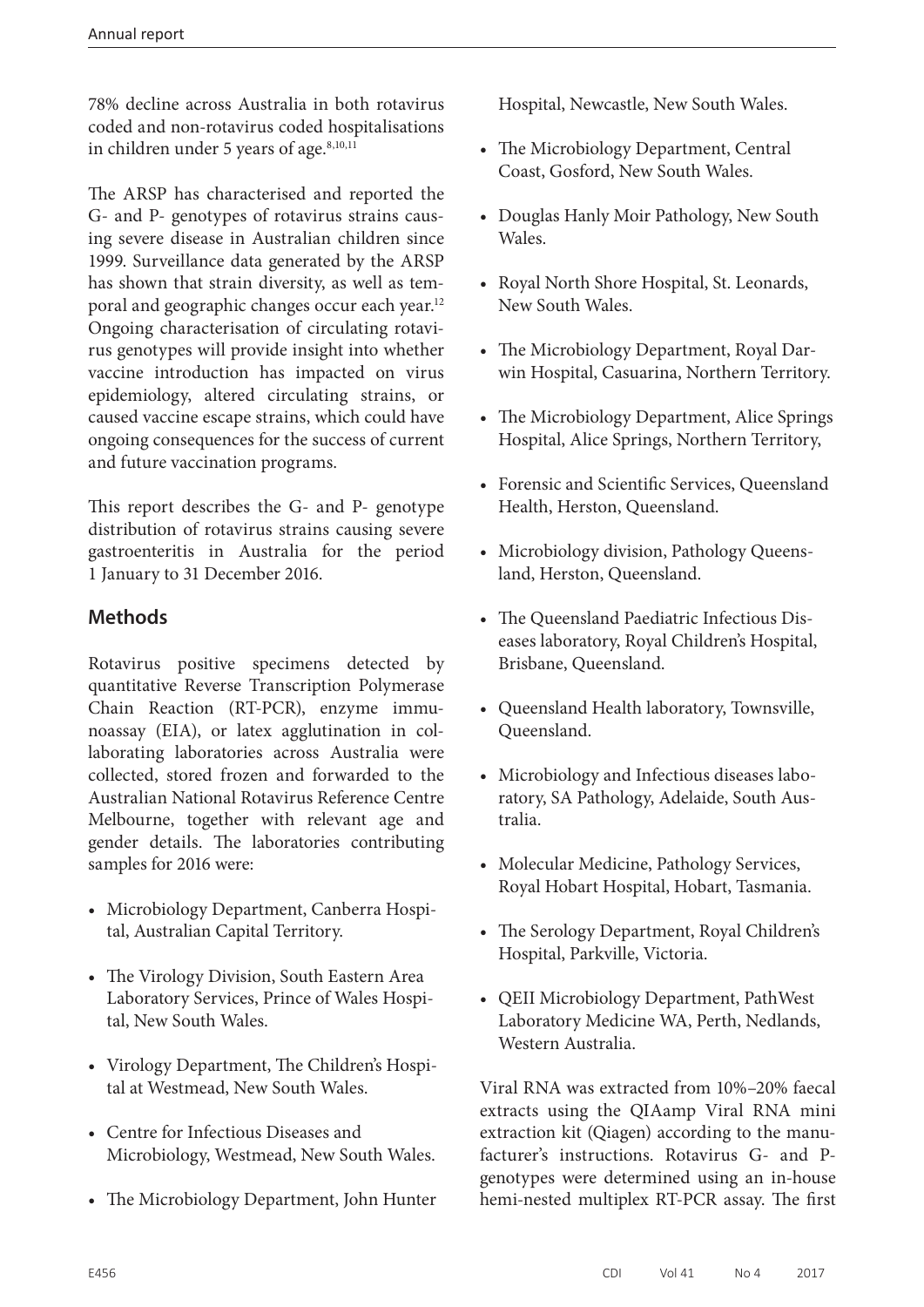round RT-PCR reactions were performed using the Qiagen one step RT-PCR kit, using VP7 conserved primers VP7F and VP7R, or VP4 conserved primers VP4F and VP4R. The second round genotyping PCR reactions were conducted using specific oligonucleotide primers for G types 1, 2, 3, 4, 8, 9, and 12, or P types [4], [6], [8], [9], [10], and [11].13-17 The G- and P- genotype of each sample was assigned using agarose gel analysis of second round PCR products.

First round amplicons for VP7 were also purified for sequencing by using Wizard SV Gel for PCR Clean-Up System (Promega), according to the manufacturer's protocol. Purified DNA together with oligonucleotide primers (VP7F/R) were sent to the Australian Genome Research Facility, Melbourne, and sequenced using an ABI PRISM BigDye Terminator Cycle Sequencing Reaction Kit (Applied Biosystems, Foster City, CA, USA) in an Applied Biosystems 3730xl DNA Analyzer (Applied Biosystems, Foster City, CA, USA). Sequences were edited with Sequencher v.4.10.1. The genotype assignment was accomplished using BLAST ([http://blast.ncbi.nlm.nih.gov/](http://blast.ncbi.nlm.nih.gov/Blast.cgi) [Blast.cgi](http://blast.ncbi.nlm.nih.gov/Blast.cgi)) and RotaC v2.0 ([http://rotac.regatools.](http://rotac.regatools.be) [be](http://rotac.regatools.be)). $18$ 

Samples sent or identified as vaccine-like were confirmed for vaccine by amplifying a portion of the inner capsid VP6 gene, using human Rot3/Rot5 primers and Superscript III One-Step RT-PCR System with Platinum Taq DNA Polymerase (Invitrogen), as previously described.19,20

Any samples that provided a discordant result between the initial antigen detection and genotype assay were further tested using the commercial rotavirus ELISA assay ProSpecT (Thermo Fisher, Aus.), as per manufacturer's instructions, to confirm the presence of rotavirus antigen.

#### **Results**

#### **Number of isolates**

A total of 949 faecal specimens were collected during the period 1 January to 31 December 2016 for analysis from 18 collaborating centres

across Australia, located in the Australian Capital Territory (ACT), New South Wales (NSW), Northern Territory (NT) Queensland (Qld), South Australia (SA), Tasmania (Tas), Victoria (Vic) and Western Australia (WA).

In 2016, 414 rotavirus positive samples from patients clinically diagnosed with acute gastroenteritis were identified. For analysis, these samples were divided based on whether a sample had no vaccine component identified (described herein as "wildtype rotavirus") or had a vaccine component identified based on VP6 or VP7 sequence analysis ("vaccine-like"). A total of 230 samples were confirmed as wildtype rotavirus positive by EIA (ProSpecT, OXOID) or RT-PCR analysis. Of these, 107 were collected from children under 5 years of age, and 123 were from older children and adults. An additional 535 specimens contained either insufficient specimen for genotyping (n=10), were duplicates of samples already analysed (n=43) or the specimen was not confirmed to be positive for rotavirus (n=482) and were thus not analysed further.

In addition, 184 samples were identified as rotavirus vaccine-like by VP6 and/or VP7 sequencing. The majority of these samples (n=162) were received from South Australia, where a duplex rapid real time qRT-PCR assay that could differentiate between wildtype and RotaTeq $\degree$  NSP3 was used.<sup>21</sup> Of these, 101 were sent from hospital settings, while the remaining 61 were from general practices across South Australia. These samples were already identified as positive by the collaborator's rotavirus and RotaTeq®-specific qRT-PCR assays, and were consequently included in this surveillance report. Other RotaTeq® samples were identified from Qld Regional (n=1), Townsville Pathology, Qld (n=1), Royal Children's Hospital, Vic (n=3), and PathWest, WA (n=6). Rotarix® vaccine was identified in 11 cases by VP7 sequence. These samples were provided by Westmead, NSW (n=8), John Hunter Hospital, NSW (n=1) and Royal Hobart Hospital, Tas (n=1).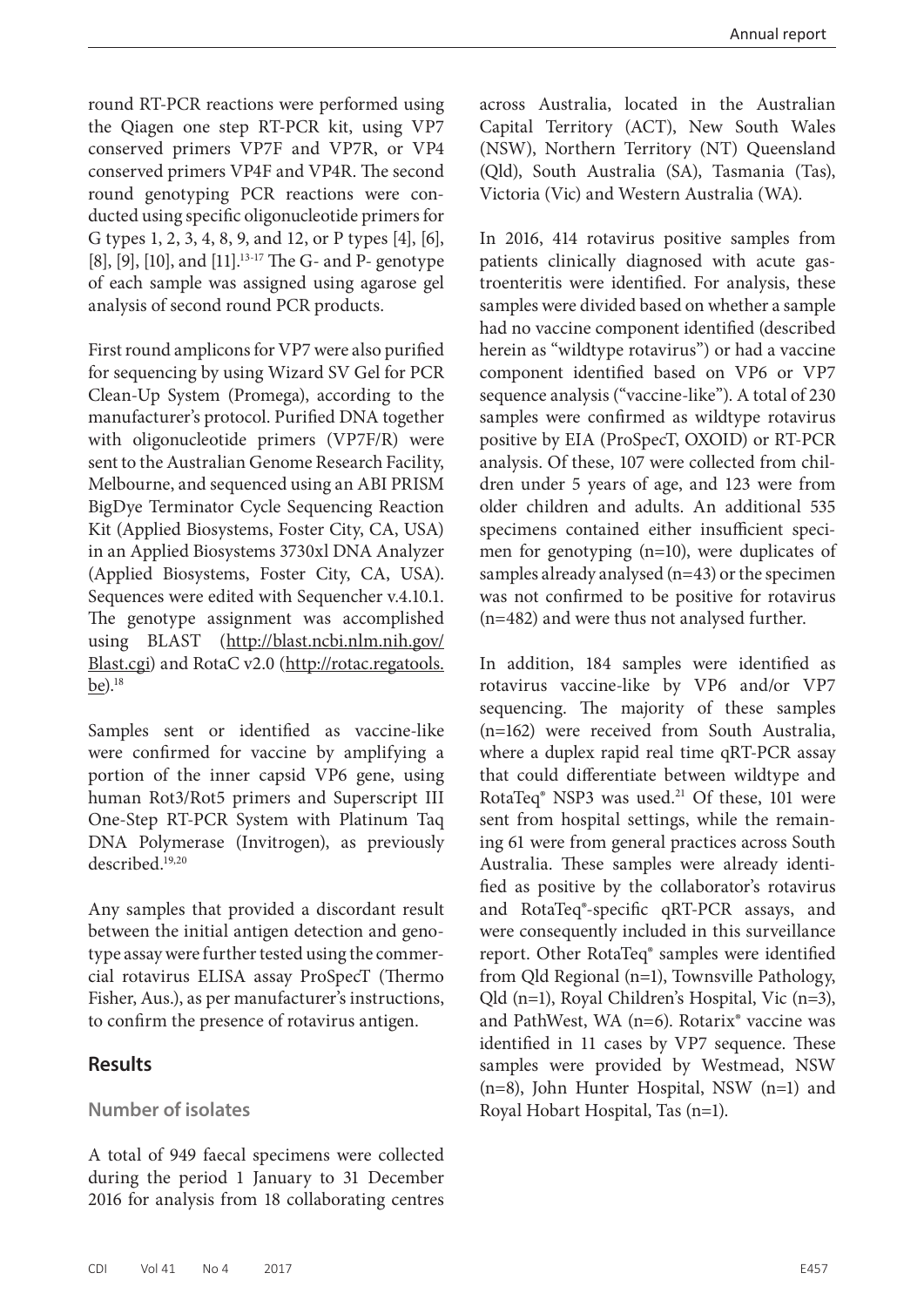**Wildtype rotavirus specimens:**

**Age distribution for wildtype rotavirus infections**

From 1 January to 31 December 2016, 46.5% of rotavirus positive samples were obtained from children under 5 years of age (Table 1). A total of 14.3% of wildtype rotavirus positive samples were from children 13-24 months of age, and 35.2% of samples were from individuals older than 20 years of age.

In the samples from children under 5 years of age, almost a third of all samples (30.8%) were identified in children 13-24 months old, while the next most common age group was 7-12 months where 19.6% of cases were found.

#### **Wildtype rotavirus genotype distribution**

Genotype analysis was performed on the 230 confirmed rotavirus positive cases from children and adults (Table 2). G2P[4] was the most common genotype identified nationally, representing 29% of all specimens analysed. This genotype was identified as the dominant genotype in NSW and WA, representing 41% and 33% of strains respectively. G2P[4] was also the only strain detected in ACT, however only 3 rotavirus positive samples were received from ACT for this reporting period.

A previously described equine-like G3P[8] strain<sup>22,23</sup> was the second most common genotype found in Australia, representing 19% of all strains nationally (Table 2). The majority of these equine-like G3P[8] samples were found in NSW, representing 33% of all strains identified within the State. G12P[8] strains were the third most common genotype identified nationally, representing 15% of all specimens. G12P[8] strains were dominant in Qld, SA and Vic, representing 37%, 29% and 38% of each state total, respectively. Other common genotypes identified nationally in 2016 included G9P[8] (10%), G1P[8] (7%), and G3P[8] (6%).

Twenty-nine (13% of rotavirus positive) specimens did not fall into a common genotype category (Table 3). Whilst two samples were of mixed genotype (G1/G3P[8] and equine-like G3 P[4]/P[8]), the remaining 27 samples represented 12 uncommon rotavirus strains. Six of these strains included unusual combinations, such as G1P[6], G2P[8], G3P[4], G9P[4], G9P[6], and G12P[6]. The remaining 6 were represented by strains that contained an animal VP7 and/ or VP4 component. Feline/canine-like G3P[3] were identified in 2 samples from the NT, while bovine-like strains such as G6P[14] (n=4), G8P[8] (n=3), G8P[14] (n=2), G10P[5] (n=1), and G10P[14] (n=1) were identified in multiple States across Australia.

A G- or P- genotype could not be assigned to 3 samples (Table 2). Two of these were G-non typeable samples from SA (G-non typeable P[4]) and Tas (G-non typeable P[8]). The third sample was an equine-like G3 P[non typeable] from Qld. The partially non typeable samples could be due to either low viral load, mutations in the primer annealing regions, or inhibitors within

| Age<br>(months) | Age<br>(years) | $n =$ | % of total               | % under<br>5 years       |  |
|-----------------|----------------|-------|--------------------------|--------------------------|--|
| $0 - 6$         |                | 13    | 5.7                      | 12.1                     |  |
| $7-12$          | $\leq$ 1       | 21    | 9.1                      | 19.6                     |  |
| $13 - 24$       | $1 - 2$        | 33    | 14.3                     | 30.8                     |  |
| $25 - 36$       | $2 - 3$        | 20    | 8.7                      | 18.7                     |  |
| $37 - 48$       | $3 - 4$        | 12    | 5.2                      | 11.2                     |  |
| 49-60           | $4 - 5$        | 8     | 3.5                      | 7.5                      |  |
| Subtotal        |                | 107   | 46.5                     | $\overline{\phantom{a}}$ |  |
| 61-120          | $5 - 10$       | 23    | 10.0                     |                          |  |
| 121-240         | $10 - 20$      | 19    | 8.3                      |                          |  |
| 241-960         | $20 - 80$      | 58    | 25.2                     |                          |  |
| $961 +$         | >80            | 23    | 10.0                     |                          |  |
| <b>Total</b>    |                | 230   | $\overline{\phantom{a}}$ |                          |  |

**Table 1: Age distribution of rotavirus wildtype gastroenteritis cases**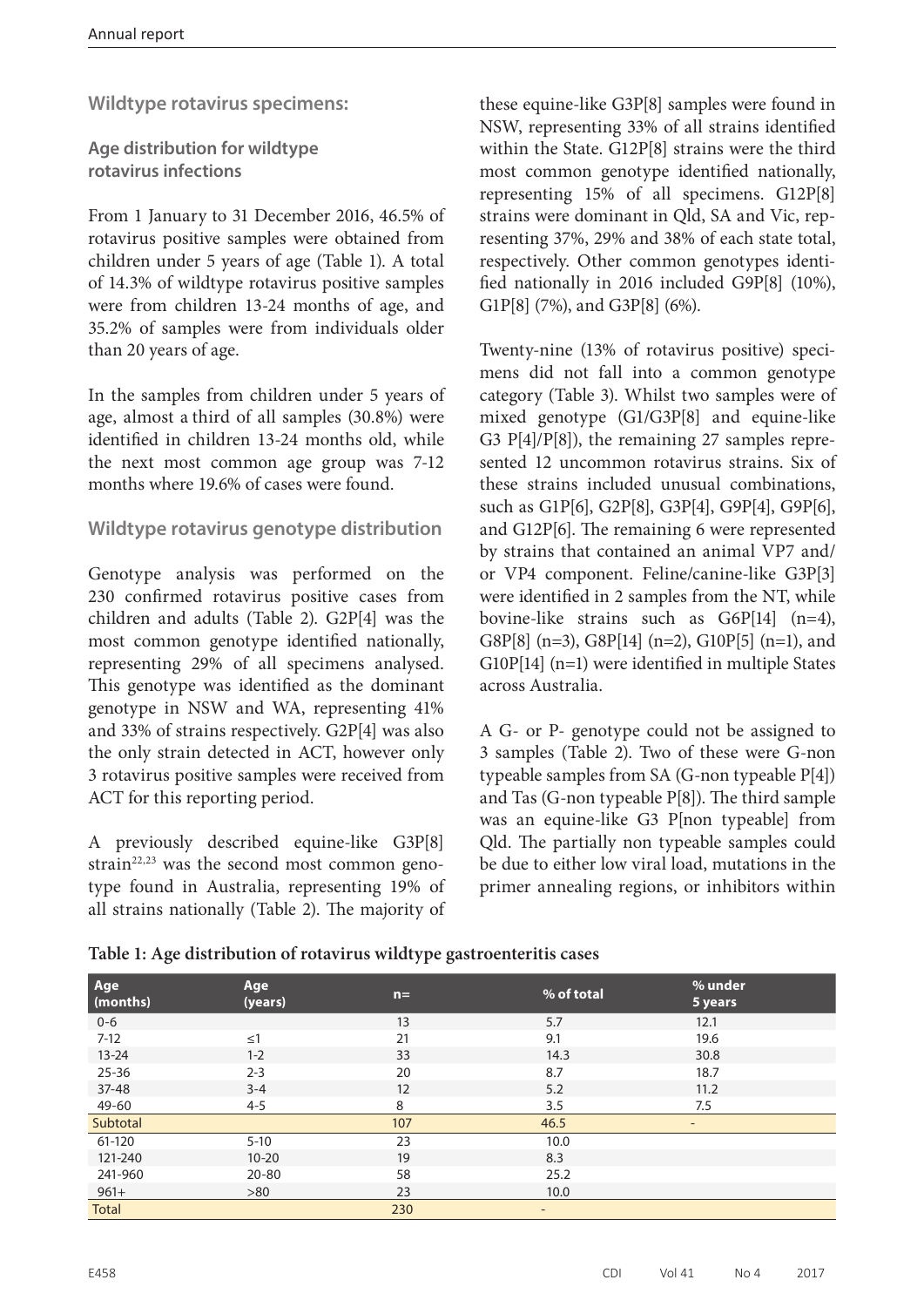Table 2: Rotavirus G and P genotype distribution in infants, children and adults, 1 January to 31 December 2016 **Table 2: Rotavirus G and P genotype distribution in infants, children and adults, 1 January to 31 December 2016**

| Centre                              | Type<br>total            | G1P[8]           |                          | G2P[4]                   |                | G3P[8]                   |                | $G3P[8]^*$               |                          | G9P[8]                   |                          | G12P[8]                  |                          | Other <sup>+</sup> |                | Non-type <sup>#</sup>    |                          | Neg            |
|-------------------------------------|--------------------------|------------------|--------------------------|--------------------------|----------------|--------------------------|----------------|--------------------------|--------------------------|--------------------------|--------------------------|--------------------------|--------------------------|--------------------|----------------|--------------------------|--------------------------|----------------|
|                                     |                          | ৡ                | $\blacksquare$           | ್ಗೆ                      | $\blacksquare$ | ್ಗೆ                      | $\epsilon$     | ್ಗೆ                      | $\epsilon$               | ৡ                        | $\blacksquare$           | ್ಗೆ                      | $\blacksquare$           | $\delta$           | $\blacksquare$ | ್ಗೆ                      | $\blacksquare$           | $\blacksquare$ |
| <b>Australian Capital Territory</b> |                          |                  |                          |                          |                |                          |                |                          |                          |                          |                          |                          |                          |                    |                |                          |                          |                |
| <b>ACT</b>                          | 3                        | $\mathsf I$      | $\circ$                  | 100                      | S              | $\mathbf{I}$             | $\circ$        | $\mathbf I$              | $\circ$                  | $\mathbf I$              | $\circ$                  | $\mathsf{L}$             | $\circ$                  | $\mathbf{I}$       | $\circ$        | $\mathbf{I}$             | $\circ$                  | $\circ$        |
| <b>New South Wales</b>              |                          |                  |                          |                          |                |                          |                |                          |                          |                          |                          |                          |                          |                    |                |                          |                          |                |
| Prince of Wales Hospital            | 23                       | $\mathbf I$      | $\circ$                  | $\overline{\mathcal{X}}$ | $\overline{1}$ | $\mathsf I$              | $\circ$        | 22                       | 5                        | 4                        | $\overline{ }$           | $\mathbf{I}$             | $\circ$                  | $\mathbf{I}$       | $\circ$        | $\mathbf{I}$             | $\circ$                  | $\circ$        |
| Westmead                            | $\overline{9}$           | $\Xi$            | $\sim$                   | $\overline{4}$           | ${}^{\circ}$   | τ.                       | $\circ$        | $\frac{6}{2}$            | $\sim$                   | $\frac{6}{2}$            | $\sim$                   | $\mathbf{I}$             | $\circ$                  | $\frac{8}{1}$      | $\sim$         | $\mathsf I$              | $\circ$                  | 22             |
| Westmead - CIDM                     | $\overline{4}$           | $\,$             | $\circ$                  | 29                       | 4              | $\overline{\phantom{0}}$ | $\overline{ }$ | $\overline{\phantom{a}}$ | $\overline{\phantom{0}}$ | 36                       | 5                        | $\overline{\phantom{0}}$ | $\overline{\phantom{0}}$ | $\overline{4}$     | $\sim$         | $\mathbf I$              | $\circ$                  | 6              |
| John Hunter                         | $\overline{15}$          | $\mathsf I$      | $\circ$                  | $\tilde{1}$              | $\sim$         | $\mathbf{I}$             | $\circ$        | $80$                     | $\overline{c}$           | $\overline{ }$           |                          | $\mathbf{I}$             | $\circ$                  | $\mathsf I$        | $\circ$        | $\mathbf{I}$             | $\circ$                  | 52             |
| Other <sup>§</sup>                  | $\overline{1}$           | $\mathbf I$      | $\circ$                  | 27                       | $\mathsf{S}$   | $\sigma$                 | $\overline{ }$ | 55                       | $\circ$                  |                          | $\circ$                  | ٠                        | $\circ$                  | $\mathbf I$        | $\circ$        | Ō                        |                          |                |
| NSW subtotal:                       | 82                       | $\sim$           | $\sim$                   | $\frac{4}{3}$            | 34             | $\sim$                   | $\sim$         | 33                       | 27                       | $\overline{c}$           | $\overline{C}$           | $\overline{ }$           |                          | $\circ$            | $\sqrt{2}$     | $\overline{\phantom{0}}$ |                          | $\overline{5}$ |
| Northern Territory                  |                          |                  |                          |                          |                |                          |                |                          |                          |                          |                          |                          |                          |                    |                |                          |                          |                |
| Alice Springs                       | $\overline{\phantom{0}}$ | $\mathsf I$      | $\circ$                  | 100                      |                | $\mathsf I$              | $\circ$        | $\mathbf{I}$             | $\circ$                  | $\mathbf I$              | $\circ$                  | $\mathbf{I}$             | $\circ$                  | $\mathsf I$        | $\circ$        | $\mathsf I$              | $\circ$                  | 4              |
| Royal Darwin Hospital               | $\circ$                  | $\mathbf{I}$     | $\circ$                  | Ţ                        | $\circ$        | 1                        | $\circ$        | ٠                        | $\circ$                  |                          | $\circ$                  | $\mathbf I$              | $\circ$                  | T.                 | $\circ$        | ٠                        | $\circ$                  |                |
| Other <sup>§</sup>                  | $\sim$                   | $\mathsf I$      | $\circ$                  | $\mathbf I$              | $\circ$        | $\mathsf{L}$             | $\circ$        | $\mathbf{I}$             | $\circ$                  | $\mathbf{I}$             | $\circ$                  | $\mathbf I$              | $\circ$                  | 100                | $\sim$         | $\mathbf{I}$             | $\circ$                  | $\sim$         |
| Northern Territory subtotal:        | ് ന                      | $\,$             | $\circ$                  | 33                       |                | $\mathbf{I}$             | $\circ$        | $\overline{\phantom{a}}$ | $\circ$                  | $\overline{\phantom{a}}$ | $\circ$                  | $\overline{\phantom{a}}$ | $\circ$                  | 67                 | $\sim$         | $\mathbf{I}$             | $\circ$                  | $\overline{ }$ |
| Queensland                          |                          |                  |                          |                          |                |                          |                |                          |                          |                          |                          |                          |                          |                    |                |                          |                          |                |
| Pathology Brisbane                  | $\sim$                   | 33               |                          | Ţ                        | $\circ$        | $\mathbf{I}$             | $\circ$        | 33                       | $\overline{\phantom{0}}$ | $\mathbf{I}$             | $\circ$                  | 33                       |                          | $\mathbf{I}$       | $\circ$        | $\mathbf{I}$             | $\circ$                  | 4              |
| Qld Regional                        | $\overline{1}$           | $\mathsf I$      | $\circ$                  | 27                       | 4              | 33                       | 5              | $\mathbf{I}$             | $\circ$                  |                          | $\circ$                  | 33                       | 5                        | $\overline{ }$     |                | $\mathbf{I}$             | $\circ$                  | 86             |
| Pathology Townsville                |                          | $\mathbf{I}$     | $\circ$                  | ı                        | $\circ$        | $\mathbf{I}$             | $\circ$        | $\mathbf{I}$             | $\circ$                  | J,                       | $\circ$                  | $\overline{5}$           |                          | ٠                  | 0              | $\mathbf I$              | $\circ$                  | $\sim$         |
| Queensland subtotal:                | $\overline{9}$           | 5                | $\overline{\phantom{0}}$ | $\overline{21}$          | 4              | 26                       | 5              | 5                        |                          |                          | $\circ$                  | $\overline{37}$          | $\overline{ }$           | 5                  |                | $\mathsf I$              | $\circ$                  | 193            |
| South Australia                     |                          |                  |                          |                          |                |                          |                |                          |                          |                          |                          |                          |                          |                    |                |                          |                          |                |
| Adelaide                            | 78                       | $\overline{C}$   | G                        | $\overline{1}$           | $\tilde{1}$    | $\circ$                  | 5              | $\sigma$                 | $\overline{ }$           | G                        | $\overline{ }$           | 29                       | 23                       | $\overline{1}$     | $\frac{3}{2}$  | $\overline{\phantom{0}}$ | $\overline{\phantom{0}}$ | 142            |
| <b>Tasmania</b>                     |                          |                  |                          |                          |                |                          |                |                          |                          |                          |                          |                          |                          |                    |                |                          |                          |                |
| Hobart                              | 4                        | $\mathbf{I}$     | $\circ$                  | $\mathbf I$              | $\circ$        | I.                       | $\circ$        | 50                       | $\sim$                   | 25                       | $\overline{\phantom{0}}$ | $\mathbf{I}$             | $\circ$                  | $\mathbf I$        | $\circ$        | 25                       | $\overline{ }$           | $\sim$         |
| <b>lictoria</b>                     |                          |                  |                          |                          |                |                          |                |                          |                          |                          |                          |                          |                          |                    |                |                          |                          |                |
| Royal Children's Hospital           | $\infty$                 | $\mathsf I$      | $\circ$                  | $\mathsf I$              | $\circ$        | $\mathsf I$              | $\circ$        | $\tilde{1}$              | $\overline{\phantom{0}}$ | $\tilde{1}$              | $\overline{\phantom{0}}$ | 38                       | $\sim$                   | 38                 | $\sim$         | $\mathbf{I}$             | $\circ$                  | 26             |
| <b>Nestern Australia</b>            |                          |                  |                          |                          |                |                          |                |                          |                          |                          |                          |                          |                          |                    |                |                          |                          |                |
| PathWest                            | 33                       | 12               | 4                        | 33                       | $\equiv$       | $\circ$                  | $\sim$         | $\frac{8}{18}$           | $\circ$                  | $\overline{C}$           | 4                        | $\sim$                   | $\overline{\phantom{0}}$ | $\overline{1}$     | 5              | $\mathbf{I}$             | $\circ$                  | 75             |
| <b>TOTAL</b>                        | 230                      | $\triangleright$ | 16                       | 29                       | 66             | $\bullet$                | $\overline{4}$ | $\overline{19}$          | $\frac{4}{4}$            | $\overline{10}$          | 23                       | S                        | 35                       | $\overline{1}$     | 29             |                          | $\mathbf{r}$             | 482            |
|                                     |                          |                  |                          |                          |                |                          |                |                          |                          |                          |                          |                          |                          |                    |                |                          |                          |                |

\* Equine-like G3P[8]

\* Equine-like G3P[8]<br>† See Table 3 † See Table 3

‡ A specimen where G and/or P genotype was not determined

\* A specimen where G and/or P genotype was not determined<br>§ NSW: Faecal specimens which were received from Pathology North, Central Coast Gosford, NSW;<br>Douglas Hanly Moir Pathology, NSW; Royal North Shore Hospital, Sydney, Douglas Hanly Moir Pathology, NSW; Royal North Shore Hospital, Sydney, NSW; Pathology Brisbane, Qld; § NSW: Faecal specimens which were received from Pathology North, Central Coast Gosford, NSW;

Qld Regional, Qld; Adelaide, SA

§ NT: Faecal specimens which were received with SA/Pathwest WA samples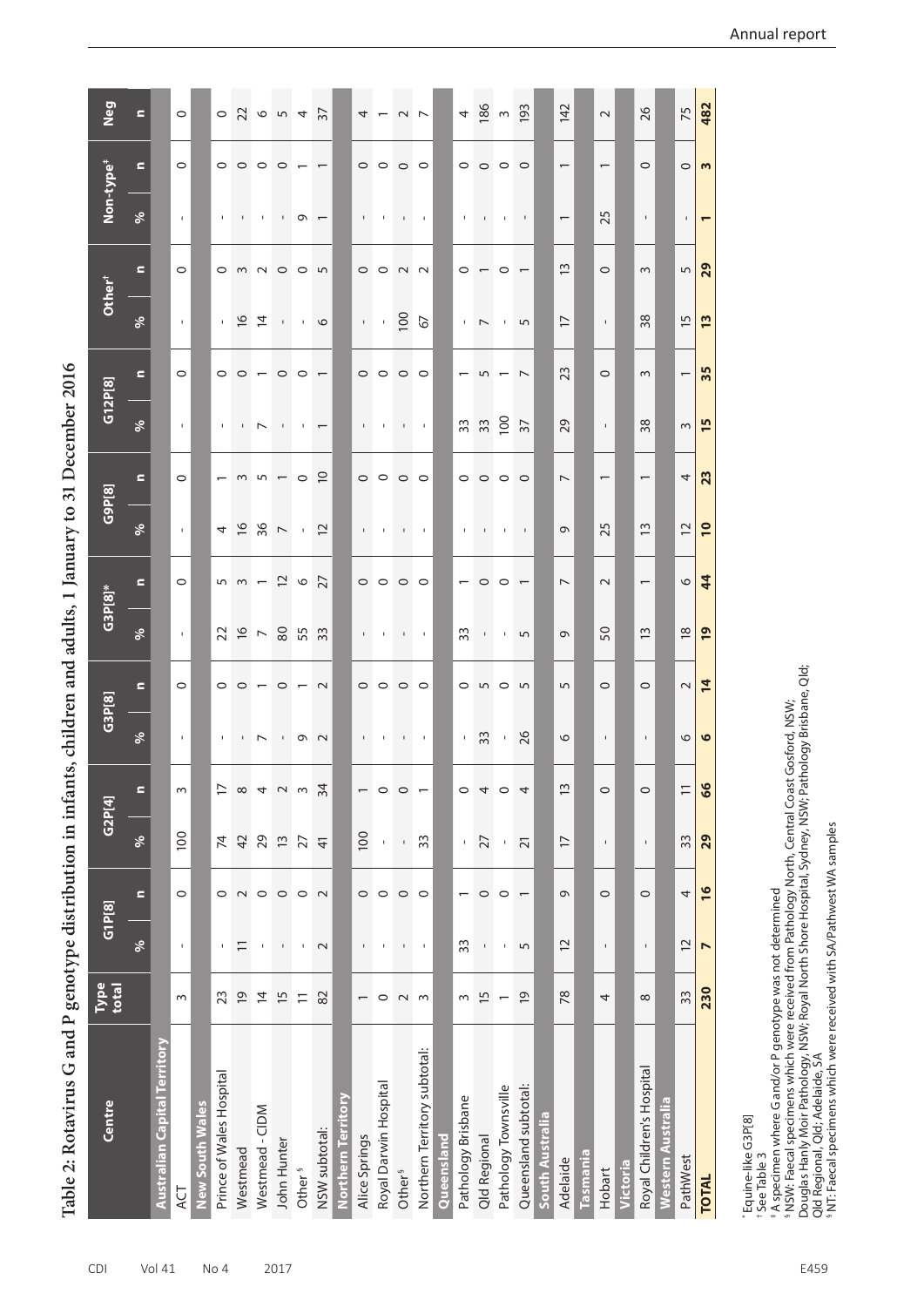#### **Table 3: Mixed and unusual G and P genotypes identified in infants, children and adults, 1 January to 31 December 2016**

| Genotype                            |                          | RotaTeq <sup>®</sup> |                          |                          | Rotarix <sup>®</sup>     |                          | <b>Total</b>   |
|-------------------------------------|--------------------------|----------------------|--------------------------|--------------------------|--------------------------|--------------------------|----------------|
|                                     | Qld                      | SA                   | <b>Vic</b>               | <b>WA</b>                | <b>NSW</b>               | <b>NT</b>                |                |
| GIP[6]                              | $\overline{\phantom{m}}$ | $\mathbf{1}$         | $\overline{\phantom{a}}$ | $\overline{\phantom{a}}$ | $\overline{a}$           | $\overline{\phantom{a}}$ | $\mathbbm{1}$  |
| G2P[8]                              | $\qquad \qquad -$        | $\mathbf{1}$         | $\overline{\phantom{a}}$ | $\overline{\phantom{a}}$ | $\overline{a}$           | $\overline{\phantom{a}}$ | $\mathbf{1}$   |
| Feline/canine G3P[3]                | $\overline{a}$           | $\qquad \qquad -$    | $\qquad \qquad -$        | $\overline{\phantom{a}}$ | $\overline{a}$           | $\overline{2}$           | $\overline{2}$ |
| G3P[4]                              | $\overline{\phantom{0}}$ | $\mathbf 2$          | $\mathbf{1}$             | $\overline{\phantom{a}}$ | $\qquad \qquad -$        | $\overline{\phantom{a}}$ | $\overline{3}$ |
| G6P[14]                             | $\overline{a}$           | $\overline{2}$       | $\mathbf{1}$             | $\overline{\phantom{m}}$ | $\mathbf{1}$             | $\overline{\phantom{a}}$ | $\overline{4}$ |
| G8P[8]                              | $\overline{\phantom{0}}$ | $\overline{a}$       | $\overline{\phantom{0}}$ | $\overline{3}$           | $\overline{\phantom{a}}$ | $\overline{\phantom{0}}$ | $\overline{3}$ |
| G8P[14]                             |                          | $\mathbf{1}$         | $\overline{a}$           | $\qquad \qquad -$        | $\mathbf{1}$             | $\qquad \qquad -$        | $\overline{2}$ |
| G9P[4]                              | $\mathbf{1}$             | $\mathbf{1}$         | $\mathbf{1}$             | $\mathbf{1}$             | $\overline{3}$           | $\overline{\phantom{0}}$ | $\overline{7}$ |
| G9P[6]                              | $\overline{\phantom{a}}$ | $\mathbf 1$          | $\overline{\phantom{a}}$ | $\overline{\phantom{a}}$ | $\overline{\phantom{a}}$ | $\overline{\phantom{0}}$ | $\mathbf{1}$   |
| G10P[5]                             | $\overline{\phantom{0}}$ | $\mathbf{1}$         | $\overline{\phantom{m}}$ | $\frac{1}{2}$            | $\overline{a}$           | $\overline{\phantom{0}}$ | $\mathbf{1}$   |
| G10P[14]                            |                          | $\mathbf{1}$         | $\overline{\phantom{m}}$ | $\overline{\phantom{a}}$ | L                        | $\overline{a}$           | $\mathbf{1}$   |
| G12P[6]                             | $\overline{\phantom{a}}$ | $\mathbf{1}$         | $\overline{\phantom{a}}$ | $\overline{\phantom{0}}$ | $\overline{a}$           | $\overline{\phantom{a}}$ | $\mathbf{1}$   |
| Mixed G1/G3P[8]                     | $\overline{\phantom{a}}$ | $\mathbf{1}$         | $\overline{\phantom{a}}$ |                          |                          | $\overline{\phantom{m}}$ | $\mathbf{1}$   |
| <b>Equine G3 mixed</b><br>P[4]/P[8] | $\overline{\phantom{a}}$ |                      | $\mathbb{Z}^2$           | $\mathbf{1}$             | $\overline{\phantom{a}}$ | $\overline{\phantom{a}}$ | $\mathbf{1}$   |
| <b>Total:</b>                       |                          |                      |                          |                          |                          |                          | 29             |

the extracted RNA, which could have prevented the function of the enzymes used in the RT and/ or PCR steps.

**Genotypes identified in samples from children less than 5 years of age**

107 wildtype rotavirus samples in total were collected from children under 5 years of age (Table 4). Within this cohort, G2P[4] was the most common genotype identified, found in 28% of all samples. Equine-like G3P[8] was the second most common genotype (19%), and G12P[8] strains were the third most common genotype (17%). G9P[8] and G1P[8] strains represented minor genotypes of children in this cohort, identified in 8% and 7% of samples respectively (Table 4).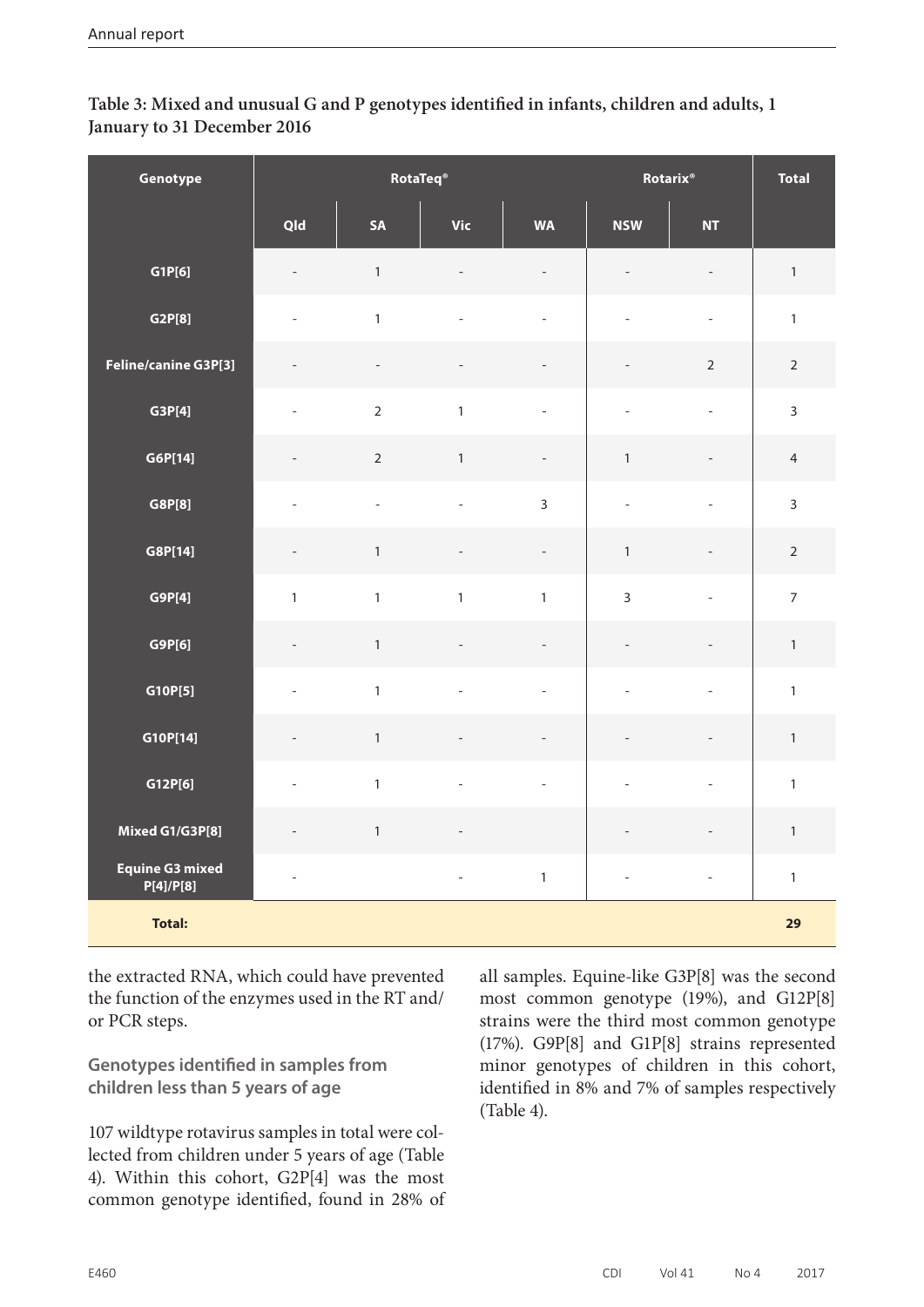Table 4: Rotavirus G and P genotype distribution in infants and children under 5 years of age, 1 January to 31 December 2016 **Table 4: Rotavirus G and P genotype distribution in infants and children under 5 years of age, 1 January to 31 December 2016**

| Centre                            | Type<br>total            |                  | GIP[8]                   | G2P[4]         |                          | G3P[8]                   |                          | $G3P[8]^*$                  |                          | G9P[8]                    |                 | G12P[8]                                                                           |                          | Other <sup>+</sup> |                                            | Non-type <sup>#</sup>       |                          | Neg                     |
|-----------------------------------|--------------------------|------------------|--------------------------|----------------|--------------------------|--------------------------|--------------------------|-----------------------------|--------------------------|---------------------------|-----------------|-----------------------------------------------------------------------------------|--------------------------|--------------------|--------------------------------------------|-----------------------------|--------------------------|-------------------------|
|                                   |                          | $\delta$         | $\blacksquare$           | $\delta$       | $\blacksquare$           | $\delta$                 | $\blacksquare$           | $\delta$                    | $\blacksquare$           | $\delta$                  | $\blacksquare$  | ್ಗೆ                                                                               | $\blacksquare$           | $\delta$           | $\blacksquare$                             | $\delta$                    | $\blacksquare$           | $\blacksquare$          |
| Australian Capital<br>erritory    |                          |                  |                          |                |                          |                          |                          |                             |                          |                           |                 |                                                                                   |                          |                    |                                            |                             |                          |                         |
| ŲЯ                                | $\sim$                   | $\mathbf I$      | $\circ$                  | 100            | $\sim$                   | $\Gamma$                 | $\circ$                  | $\mathbf{L}$                | $\circ$                  | $\mathbf{I}$              | $\circ$         | $\mathbf{I}$                                                                      | $\circ$                  | $\mathbf{I}$       | $\circ$                                    | $\mathbf{I}$                | $\circ$                  | $\circ$                 |
| <b>New South Wales</b>            |                          |                  |                          |                |                          |                          |                          |                             |                          |                           |                 |                                                                                   |                          |                    |                                            |                             |                          |                         |
| Prince of Wales Hospital          | $\Xi$                    | $\mathbf{I}$     | $\circ$                  | 73             | $\infty$                 | $\mathbf{I}$             | $\circ$                  |                             |                          | $\mathbf{L}$              | $\circ$         | $\mathbf{I}$                                                                      | $\circ$                  |                    | $\circ$                                    | $\mathbf{I}$                | $\circ$                  |                         |
| Westmead                          | $\overline{5}$           | $\overline{ }$   |                          | 33             | $\overline{5}$           | $\mathbf{I}$             | $\circ$                  |                             | $m \, m$                 | 20                        | $\sim$          | $\mathbf{I}$                                                                      | $\circ$                  | $\frac{1}{20}$     | $\sim$                                     | $\mathbf{L}_{\mathrm{eff}}$ | $\circ$                  | $0$ $2$ $4$ $m$ $-$     |
| Westmead - CIDM                   | $\overline{c}$           | $\blacksquare$   | $\circ$                  | 33             | 4                        | $\infty$                 | $\overline{\phantom{0}}$ |                             | $\overline{\phantom{0}}$ | $\overline{4}$            | 50              | $\mathbf{I}$                                                                      | $\circ$ $\circ$          | ${}^{\circ}$       | $\overline{\phantom{0}}$                   | $\mathbf I$                 | $\circ$ $\circ$          |                         |
| John Hunter                       | $\infty$                 | t.               | $\circ$                  | $\Gamma$       | $\circ$                  | $\mathbf{L}$             | $\circ$                  |                             | $\infty$                 | $\mathbf{L}$ .            |                 | $\mathbf{I}$                                                                      |                          | $\Gamma$ .         | $\circ$                                    | $\Gamma$ .                  |                          |                         |
| Other <sup>§</sup>                | 4                        | $\mathbf I$      | $\circ$                  | 25             | $\overline{\phantom{0}}$ | 25                       |                          |                             | $\sim$                   | $\mathbf{I}$              | $\circ$         | $\mathbf{I}$                                                                      | $\circ$                  | $\mathbf{I}$       | $\circ$                                    | $\mathbf{I}$                | $\circ$                  |                         |
| NSW subtotal:                     | 50                       | $\sim$           | $\overline{\phantom{0}}$ | 36             | $\frac{8}{2}$            | $\overline{\phantom{a}}$ | $\sim$                   | 34                          | $\overline{1}$           | $\frac{9}{2}$             | $\infty$        | $\mathbf{I}$                                                                      | $\circ$                  | $\infty$           | 4                                          | $\mathbf{I}$                | $\circ$                  | 30                      |
| Northern Territory                |                          |                  |                          |                |                          |                          |                          |                             |                          |                           |                 |                                                                                   |                          |                    |                                            |                             |                          |                         |
| Alice Springs                     | $\overline{\phantom{0}}$ | $\mathsf I$      | $\circ$                  | 100            | $\overline{\phantom{0}}$ | $\mathbf{I}$             | $\circ$                  | $\mathbf{I}$                | $\circ$                  | $\mathbf{I}$              | $\circ$         | $\mathbf{I}$                                                                      | $\circ$                  | $\mathbf{I}$       | $\circ$                                    | $\mathbf{I}$                | $\circ$                  | 4                       |
| Royal Darwin Hospital             | $\circ$                  | I.               | $\circ$                  | $\mathsf I$    | $\circ$                  | $\mathbf{I}$             | $\circ$                  |                             | $\circ$                  | $\mathbf{I}$              | $\circ$         | $\mathbf{I}$                                                                      | $\circ$                  | $\mathbf{L}$       | $\circ$                                    | $\mathbf{I}$                | $\circ$                  |                         |
| Other <sup>§</sup>                | $\sim$ $\sim$            | $\mathsf I$      | $\circ$                  | $\mathbf{I}$   | $\circ$                  | $\mathbf{1}$             | $\circ$                  | $\mathbf I$                 | $\circ$                  | $\mathbf{L}_{\mathrm{c}}$ | $\circ$ $\circ$ | $\mathbf{1}$                                                                      | $\circ$ $\circ$          | 100                | $\begin{array}{c} \n 2 \\ 1\n \end{array}$ | $\mathbf{1}$                | $\circ$                  |                         |
| Northern Territory subtotal:      |                          | $\mathsf I$      | $\circ$                  | 33             | $\overline{ }$           | $\mathbf{L}$             | $\circ$                  | $\mathbf{L}_{\mathbf{L}}$   | $\circ$                  | $\mathbf{I}$              |                 | $\mathbf{L}$                                                                      |                          | 67                 |                                            | $\mathbf{L}$                | $\circ$                  | $\sim$                  |
| Queensland                        |                          |                  |                          |                |                          |                          |                          |                             |                          |                           |                 |                                                                                   |                          |                    |                                            |                             |                          |                         |
| Pathology Brisbane                |                          | 100              |                          | $\mathsf{L}$   | $\circ$                  | $\mathbf{L}$             | $\circ$                  | $\mathbf{I}$                | $\circ$                  | $\mathbf{I}$              | $\circ$         | $\mathbf{L}$                                                                      | $\circ$                  | $\mathbf{I}$       | $\circ$                                    | $\mathbf{I}$                | $\circ$                  |                         |
| Qld Regional                      | $\simeq$                 | $\mathsf{I}$     | $\circ$                  | $\overline{1}$ | $\sim$                   | 33                       | 4                        | $\mathbf{L}_{\mathrm{eff}}$ | $\circ$                  | $\mathbf{I}$              | $\circ$         | 42                                                                                | 5                        | $\infty$           |                                            | $\Gamma$ .                  | $\circ$                  | $0 \nightharpoonup \pi$ |
| Pathology Townsville              | $\overline{ }$           | $\mathbf I$      | $\circ$                  | $\mathbf I$    | $\circ$                  | $\mathbf I$              | $\circ$                  | л.                          | $\circ$                  | $\mathbf{I}$              | $\circ$         | 100                                                                               | $\overline{\phantom{0}}$ | $\mathbf{I}$       | $\circ$                                    | $\mathbf{I}$                | $\circ$                  |                         |
| Queensland subtotal:              | $\overline{4}$           | $\overline{ }$   | $\overline{ }$           | $\overline{4}$ | $\sim$                   | 29                       | 4                        | $\mathbf{I}$                | $\circ$                  | $\mathbf I$               | $\circ$         | 43                                                                                | $\circ$                  | $\overline{ }$     | $\overline{ }$                             | $\mathbf I$                 | $\circ$                  | 117                     |
| South Australia                   |                          |                  |                          |                |                          |                          |                          |                             |                          |                           |                 |                                                                                   |                          |                    |                                            |                             |                          |                         |
| Adelaide                          | 20                       | $\supseteq$      | $\sim$                   | 20             | 4                        | 5                        | $\overline{\phantom{0}}$ | 5                           | $\overline{\phantom{0}}$ | 5                         |                 | 50                                                                                | $\overline{C}$           | 5                  | $\overline{\phantom{0}}$                   | $\blacksquare$              | $\circ$                  | 90                      |
| asmania                           |                          |                  |                          |                |                          |                          |                          |                             |                          |                           |                 |                                                                                   |                          |                    |                                            |                             |                          |                         |
| Hobart                            | $\sim$                   | $\mathsf I$      | $\circ$                  | $\mathsf{I}$   | $\circ$                  | $\mathbf{I}$             | $\circ$                  | 50                          | $\overline{\phantom{0}}$ | $\mathbf{I}$              | $\circ$         | $\mathbb{L}$                                                                      | $\circ$                  | $\mathbf{L}$       | $\circ$                                    | 50                          | $\overline{\phantom{m}}$ | $\sim$                  |
| <b>ictoria</b>                    |                          |                  |                          |                |                          |                          |                          |                             |                          |                           |                 |                                                                                   |                          |                    |                                            |                             |                          |                         |
| Royal Children's Hospital         | 4                        | $\blacksquare$   | $\circ$                  | $\mathsf I$    | $\circ$                  | $\mathsf I$              | $\circ$                  | 25                          | $\overline{\phantom{m}}$ | $\mathbf{I}$              | $\circ$         | 25                                                                                | $\overline{\phantom{0}}$ | 50                 | $\sim$                                     | $\mathbf I$                 | $\circ$                  | $\overline{c}$          |
| estern Australia                  |                          |                  |                          |                |                          |                          |                          |                             |                          |                           |                 |                                                                                   |                          |                    |                                            |                             |                          |                         |
| PathWest                          | $\overline{C}$           | 33               | 4                        | 25             | $\sim$                   | $\overline{17}$          | $\sim$                   | $\mathbf{I}$                | $\circ$                  | $\mathbf{I}$              | $\circ$         | $\infty$                                                                          | $\overline{\phantom{m}}$ | $\overline{1}$     | $\sim$                                     | $\mathbf{I}$                | $\circ$                  | $\overline{7}$          |
| <b>TOTAL</b>                      | 107                      | $\triangleright$ | $\infty$                 | 28             | 30                       | $\infty$                 | $\sigma$                 | $\overline{19}$             | 20                       | $\infty$                  | $\bullet$       | 17                                                                                | 18                       | $\overline{1}$     | 12                                         | $\overline{ }$              | $\overline{ }$           | 329                     |
| Equine-like G3P[8]<br>See Table 3 |                          |                  |                          |                |                          |                          |                          |                             |                          |                           |                 | <sup>5</sup> NT: Faecal specimens which were received with SA/Pathwest WA samples |                          |                    |                                            |                             |                          |                         |

‡ A specimen where G and/or P genotype was not determined

§ NSW: Faecal specimens which were received from Pathology North, Central Coast Gosford, NSW;

\* A specimen where G and/or P genotype was not determined<br>§ NSW: Faecal specimens which were received from Pathology North, Central Coast Gosford, NSW;<br>Douglas Hanly Moir Pathology, NSW; Royal North Shore Hospital, Sydney,

Douglas Hanly Moir Pathology, NSW; Royal North Shore Hospital, Sydney, NSW;

Pathology Brisbane, Qld; Qld Regional, Qld; Adelaide, SA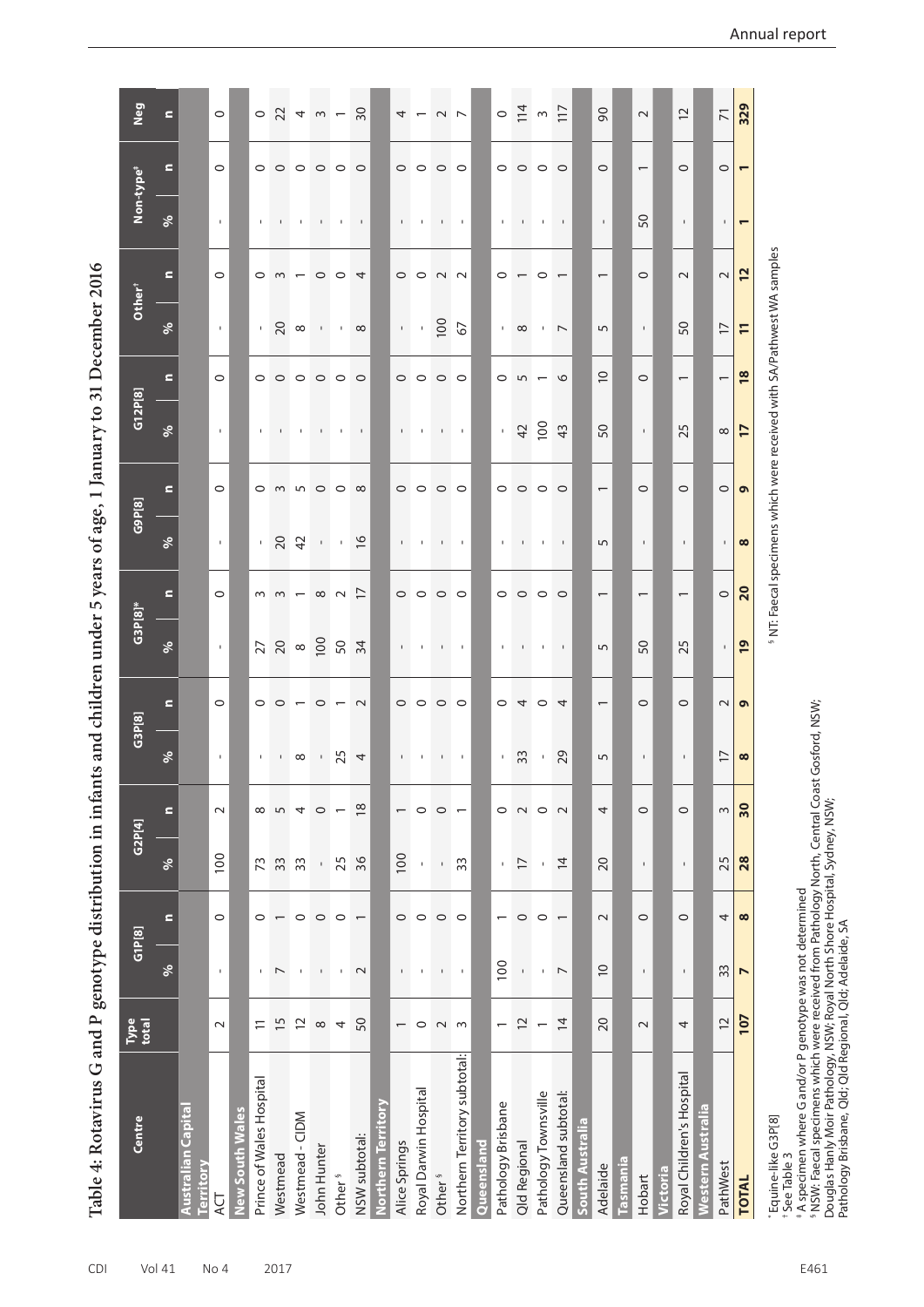**Genotypes identified in samples from individuals greater than 5 years of age**

A total of 123 rotavirus samples were collected from children over the age of 5 years and adults (Table 5). This cohort was similar to the under 5 years of age group, in that G2P[4] was the main genotype identified (29%), followed by equinelike G3P[8] (20%) and G12P[8] (14%). G9P[8] was more prominent, found in 11% of all samples within this cohort.

**Distribution of genotypes according to vaccine type in children less than 5 years of age**

G- and P- genotypes of the 107 rotavirus positive samples were divided according to vaccine use (Figure). In states where RotaTeq® is in use, G12P[8] strains were the dominant genotype in children less than 5 years, identified in 36% of samples, compared to no observations in Rotarix® States. G2P[4] was the second most common genotype identified in RotaTeq® States (18%). Genotypes G1P[8] and G3P[8] were the third most common genotypes representing 14% of all samples individually. In locations using Rotarix®, G2P[4] strains were dominant, identified in 37% of strains, followed by equine-like G3P[8], identified in 32% of samples. By comparison, equine-like G3P[8] was only detected in 4% of all samples from States administering RotaTeq®.

**Vaccine-like rotavirus specimens:**

**Age distribution for rotavirus vaccine cases**

During the 2016 reporting period, 184 samples were identified as rotavirus vaccine by VP6 and/ or VP7 sequencing (Table 6). Of these, 90.2% were from 0-6 month old patients, while 16% were from 7-12 month old patients. Two outlying samples were collected from older children in SA and Qld, aged 20 months and 40 months old respectively.

**Genotype distribution of specimens containing rotavirus vaccine component**

Of the 184 samples that had sequence confirmation of vaccine-like VP6 and/or VP7, 141 samples had been processed further for genotype analysis (Table 7). All samples identified with components of the Rotarix® vaccine (n=11) were genotyped as G1P[8], while samples containing RotaTeq® vaccine components (n=130) had more varied genotype combinations, due to the pentavalent nature of the vaccine. The most common combination identified by agarose gel electrophoresis was G1P[nt], identified in 48/130 samples, followed by G1P[8] (21/130). Single genotypes were identified in 17 samples, including G2, G4, and G6 with either a P[8] or P[non typeable]. Note, G6 samples had to be sequence confirmed, as primers for this bovine vaccine component are not included in the routine G-typing primer mix. G6 would present as G12 (~382bp band) in agarose gels if the G12 primer was included in the G-mix. Other combinations included various mixed G-types that contained two to four of all human virus components (G1, G2, G3 and G4) of the RotaTeq® vaccine, with either a P[8] or P[non typeable] type. Fully non typeable genotype results were attributed to 14 samples.

The majority of these P[nt] samples were most likely due to the bovine P[5] component of the RotaTeq® vaccine, for which a separate heminested RT-PCR with specific bovine primers would have had to be used to identify the P[5] component. Due to time constraints, this was not performed for these samples.

#### **Discussion**

This 2016 ARSP report describes the distribution of rotavirus genotypes and geographic differences of rotavirus strains causing disease in Australia, for the period of 1 January to 31 December 2016. A reduction in confirmed rotavirus positive samples was observed during 2016, where only 230 samples were confirmed as positive with a wildtype rotavirus strain, and another 184 with a vaccine-like rotavirus strain. Of the 230 wildtype rotavirus specimens, 29% were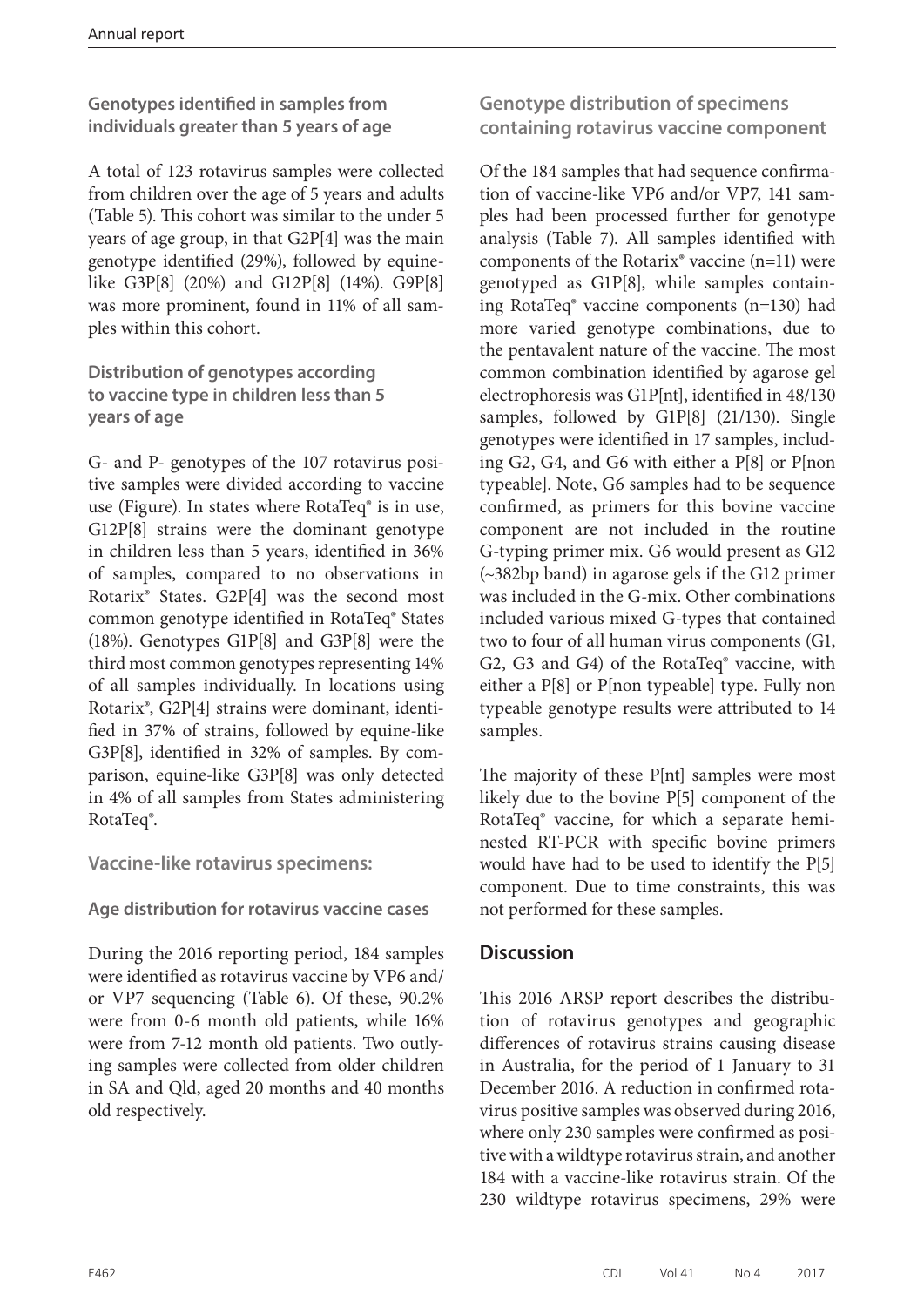Table 5: Rotavirus G and P genotype distribution in children over 5 years of age and adults, 1 January to 31 December 2016 **Table 5: Rotavirus G and P genotype distribution in children over 5 years of age and adults, 1 January to 31 December 2016** 

|                                               |                          | $\ldots$ , $\mathbf{r}$<br>o<br>Q |                |                |                |                          |                |                | Q                        |                |                          |                |                          |                    |                |                           |                          |                          |
|-----------------------------------------------|--------------------------|-----------------------------------|----------------|----------------|----------------|--------------------------|----------------|----------------|--------------------------|----------------|--------------------------|----------------|--------------------------|--------------------|----------------|---------------------------|--------------------------|--------------------------|
| Centre                                        | Type<br>total            | G1P[8]                            |                | G2P[4]         |                | G3P[8]                   |                | $G3P[8]^*$     |                          | G9P[8]         |                          | G12P[8]        |                          | Other <sup>+</sup> |                | Non-type <sup>+</sup>     |                          | Neg                      |
|                                               |                          | $\delta$                          | Ξ              | $\delta$       | $\mathbf{r}$   | $\delta$                 | $\blacksquare$ | $\delta$       | $\blacksquare$           | $\delta$       | $\mathbf{r}$             | $\delta$       | $\blacksquare$           | $\delta$           | $\blacksquare$ | $\delta$                  | Ξ                        | $\blacksquare$           |
| <b>Australian Capital</b><br><b>Territory</b> |                          |                                   |                |                |                |                          |                |                |                          |                |                          |                |                          |                    |                |                           |                          |                          |
| <b>ACT</b>                                    | $\overline{\phantom{0}}$ | $\blacksquare$                    | $\circ$        | 100            | $\overline{ }$ | $\mathbf I$              | $\circ$        | $\blacksquare$ | $\circ$                  | $\mathbf{1}$   | $\circ$                  | $\mathbf{1}$   | $\circ$                  | $\mathbf{1}$       | $\circ$        | $\blacksquare$            | $\circ$                  | $\circ$                  |
| <b>New South Wales</b>                        |                          |                                   |                |                |                |                          |                |                |                          |                |                          |                |                          |                    |                |                           |                          |                          |
| Prince of Wales<br>Hospital                   | 12                       | $\mathsf I$                       | $\circ$        | 75             | G              | $\mathsf{I}$             | $\circ$        | $\overline{1}$ | $\sim$                   | $\infty$       |                          | $\mathsf I$    | $\circ$                  | $\mathbf I$        | $\circ$        | $\mathbf I$               | $\circ$                  | $\circ$                  |
| Westmead                                      | 4                        | 25                                |                | 75             | $\sim$         | $\mathbf{L}$             | $\circ$        | $\mathsf{L}$   | $\circ$                  | $\mathbf{I}$   | $\circ$                  | $\mathbf{L}$   | $\circ$                  | $\mathbf{L}$       | $\circ$        | $\Gamma$ .                | $\circ$                  | $\circ$                  |
| Westmead - CIDM                               | $\sim$                   | $\mathsf I$                       | $\circ$        | $\mathbf I$    | $\circ$        | $\blacksquare$           | $\circ$        | $\mathsf I$    | $\circ$                  | $\mathsf I$    | $\circ$                  | 50             | $\overline{\phantom{0}}$ | 50                 |                | $\mathsf I$               | $\circ$                  | $\sim$                   |
| John Hunter                                   | $\overline{ }$           | $\mathsf I$                       | $\circ$        | 29             | $\sim$         | $\mathbf I$              | $\circ$        | 57             | 4                        | $\overline{4}$ |                          | $\Gamma$       | $\circ$                  | $\Gamma$           | $\circ$        | $\mathbf{L}_{\mathrm{c}}$ | $\circ$                  | $\sim$                   |
| Other <sup>§</sup>                            | $\overline{ }$           | $\mathsf I$                       | $\circ$        | 29             | $\sim$         | $\mathsf I$              | $\circ$        | 57             | 4                        | $\mathbf I$    | $\circ$                  | $\blacksquare$ | $\circ$                  | $\,$ I             | $\circ$        | $\overline{4}$            |                          | $\sim$                   |
| NSW subtotal:                                 | 32                       | $\sim$                            |                | 50             | $\frac{8}{1}$  | $\circ$                  | $\circ$        | $\overline{3}$ | $\supseteq$              | $\circ$        | $\sim$                   | $\sim$         |                          | $\sim$             |                | $\sim$                    |                          | $\overline{\phantom{0}}$ |
| Queensland                                    |                          |                                   |                |                |                |                          |                |                |                          |                |                          |                |                          |                    |                |                           |                          |                          |
| Pathology Brisbane                            | $\sim$                   | $\mathsf I$                       | $\circ$        | $\mathsf I$    | $\circ$        | $\mathbf{I}$             | 0              | 50             |                          | $\mathbf{I}$   | $\circ$                  | 50             | $\overline{\phantom{0}}$ | $\mathbf{I}$       | $\circ$        | $\mathbf{I}$              | $\circ$                  | 4                        |
| Qld Regional                                  | $\sim$                   | $\mathbf I$                       | $\circ$        | 67             | $\sim$         | 33                       |                | $\mathbf{r}$   | $\circ$                  | $\mathbf{I}$   | $\circ$                  | $\mathbf{r}$   | $\circ$                  | $\mathbf I$        | $\circ$        | $\mathbf{I}$              | $\circ$                  | 72                       |
| Queensland subtotal:                          | $\overline{5}$           | $\mathsf I$                       | $\circ$        | $\overline{4}$ | $\sim$         | 20                       |                | 20             |                          | $\mathsf I$    | $\circ$                  | 20             |                          | $\mathsf I$        | $\circ$        | $\mathbf I$               | $\circ$                  | 76                       |
| <b>South Australia</b>                        |                          |                                   |                |                |                |                          |                |                |                          |                |                          |                |                          |                    |                |                           |                          |                          |
| Adelaide                                      | 58                       | $\overline{C}$                    | $\overline{ }$ | $\frac{1}{6}$  | G              | $\overline{\phantom{a}}$ | 4              | $\supseteq$    | $\circ$                  | $\overline{0}$ | $\circ$                  | 22             | 13                       | $\overline{21}$    | $\overline{C}$ | $\sim$                    | $\overline{\phantom{0}}$ | 52                       |
| Tasmania                                      |                          |                                   |                |                |                |                          |                |                |                          |                |                          |                |                          |                    |                |                           |                          |                          |
| Hobart                                        | $\sim$                   | $\blacksquare$                    | $\circ$        | $\blacksquare$ | $\circ$        | I.                       | $\circ$        | 50             | $\overline{\phantom{0}}$ | 50             | $\overline{\phantom{0}}$ | $\mathsf{L}$   | $\circ$                  | $\mathbb{L}$       | $\circ$        | $\mathbf{I}$              | $\circ$                  | $\circ$                  |
| Victoria                                      |                          |                                   |                |                |                |                          |                |                |                          |                |                          |                |                          |                    |                |                           |                          |                          |
| Royal Children's<br>Hospital                  | 4                        | $\mathsf I$                       | $\circ$        | $\mathbf I$    | $\circ$        | $\mathsf I$              | $\circ$        | $\mathbf{I}$   | $\circ$                  | 25             |                          | 50             | $\sim$                   | $\mathsf I$        |                | $\mathsf I$               | $\circ$                  | $\overline{4}$           |
| <b>Nestern Australia</b>                      |                          |                                   |                |                |                |                          |                |                |                          |                |                          |                |                          |                    |                |                           |                          |                          |
| PathWest                                      | $\overline{21}$          | $\mathbf I$                       | $\circ$        | 38             | $\infty$       | $\mathsf I$              | $\circ$        | 29             | $\circ$                  | $\overline{6}$ | 4                        | $\mathsf I$    | $\circ$                  | $\overline{4}$     | $\sim$         | $\mathsf I$               | $\circ$                  | 4                        |
| <b>TOTAL</b>                                  | 123                      | $\overline{ }$                    | $\infty$       | 29             | 36             | 4                        | $\overline{5}$ | 20             | 24                       | $\overline{1}$ | $\overline{4}$           | $\overline{4}$ | $\overline{1}$           | $\overline{4}$     | $\overline{1}$ | $\mathbf{\Omega}$         | $\sim$                   | 153                      |
| $*$ Faujne-like G3P[8]                        |                          |                                   |                |                |                |                          |                |                |                          |                |                          |                |                          |                    |                |                           |                          |                          |

\* Equine-like G3P[8]

† See Table 3

- Equine-inke G3P (8)<br>\* See Table 3<br>\* A specimen where G and/or P genotype was not determined<br>\* NSW: Faecal specimens which were received from Douglas Hanly Moir Pathology, NSW & Pathology Brisbane, Qld § NSW: Faecal specimens which were received from Douglas Hanly Moir Pathology, NSW & Pathology Brisbane, Qld‡ A specimen where G and/or P genotype was not determined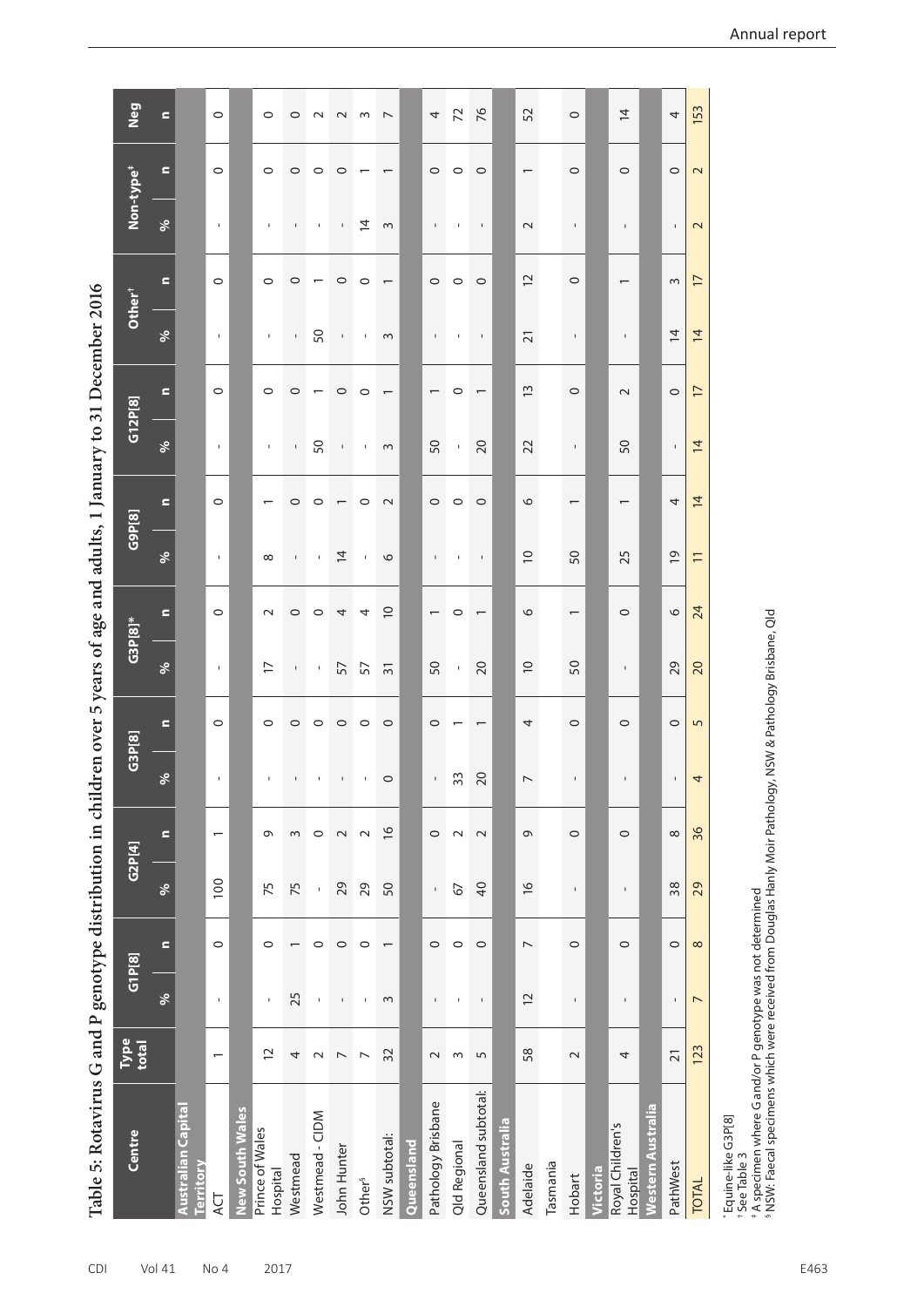

**RotaTeq States**

**Figure: Overall distribution of wildtype rotavirus G- and P- genotypes identified in Australian children under 5 years of age, based on vaccine usage, Australia, 1 January to 31 December 2016**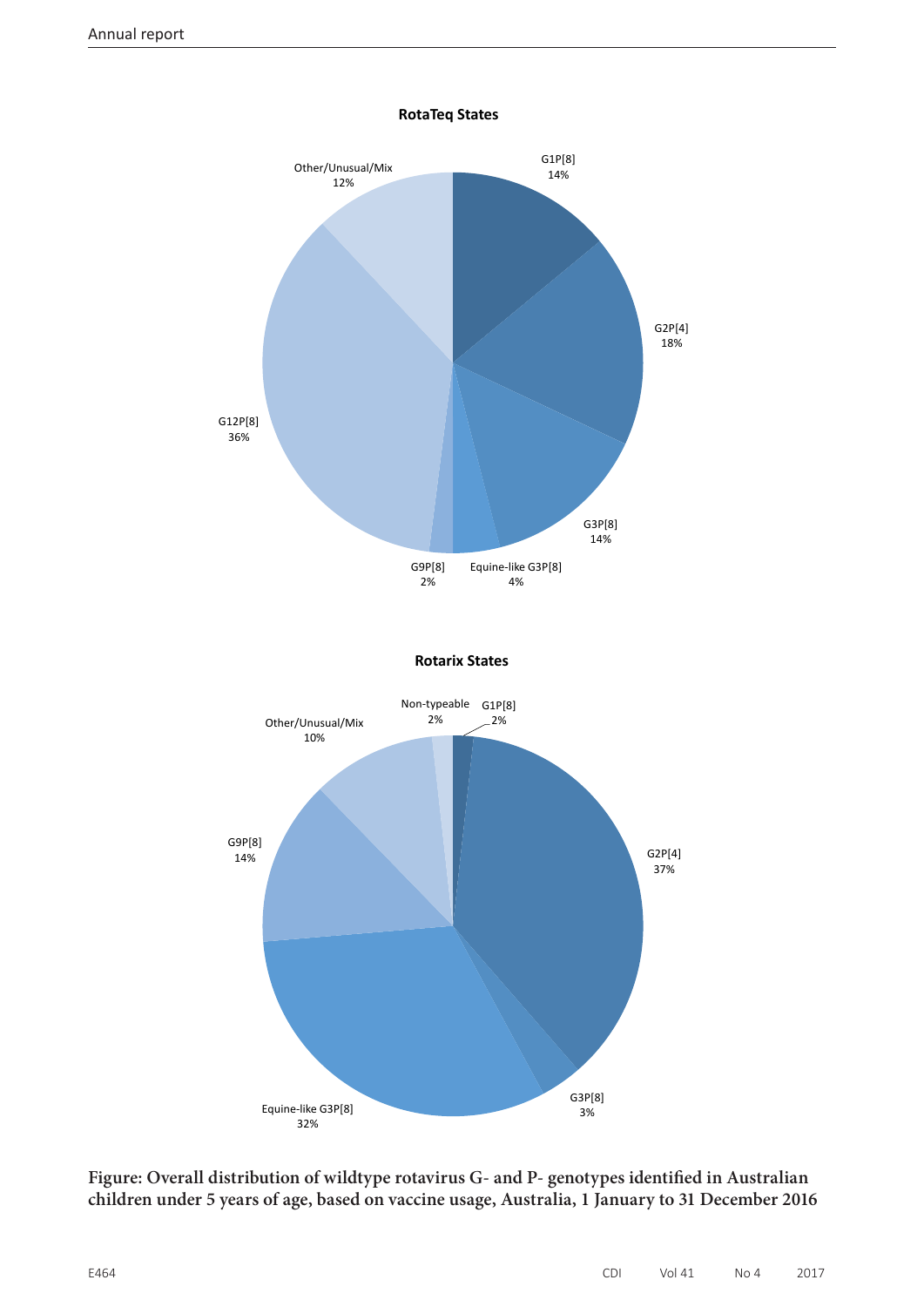Annual report

**Table 6: Age distribution of gastroenteritis cases, where a rotavirus vaccine component was identified:**

| Age<br>(months) | Age<br>(years) | $n =$ | % of total      |
|-----------------|----------------|-------|-----------------|
| $0 - 6$         |                | 166   | 90.2            |
| $7-12$          | $\leq$ 1       | 16    | 8.7             |
| $13 - 24$       | $1 - 2$        | 1     | 0.5             |
| $37 - 48$       | $3 - 4$        | 1     | 0.5             |
| Total           |                | 184   | $\qquad \qquad$ |

genotyped as G2P[4], 19% as equine-like G3P[8], and 15% as G12P[8], ending the four-year dominance of G12P[8] nationally.<sup>23</sup> However, distinct differences in genotype distribution based on vaccine usage continued to occur. As previously reported, G12P[8] was more common in States administering RotaTeq® compared to Rotarix®, whereas G2P[4] and equine-like G3P[8] was more prominent in locations using Rotarix®.23 This ongoing distinction in circulating rotavirus genotypes between vaccine groups has not been reported previously in other countries that have had both vaccines added to their NIP, most likely due to the lack of geographical segregation of vaccine use. Only one vaccine-related trend has been described in the literature, where G2P[4] rotavirus gastroenteritis was associated with countries that use the Rotarix® vaccine, including Austria, Australia, Belgium, and countries within Latin America.<sup>24-29</sup> However, there still is a lack of evidence that could distinguish whether these observations are due to a temporal coincidence, since G2P[4] was found indiscriminately in both vaccinated and unvaccinated countries, or vaccine-induced immunological pressure, since the Rotarix® G1P[8] vaccine is less efficient against the heterotypic G2P[4] strain.<sup>29,30</sup>

Of the 184 samples identified as vaccine-strain, 166 were primarily from infants aged 0-6 months (90.2%), where subclinical shedding of rotavirus vaccine is expected.31 A change in diagnostic methods at collaborating laboratories from lesssensitive ELISA or latex agglutination assays (conventional), to highly sensitive real time qRT-PCR, is the most likely cause for such an increase

in rotavirus vaccine positive stool specimens, since conventional methods generally would not detect low level vaccine shedding.<sup>32</sup> This would also help explain the unusually high amount of negative or unconfirmed rotavirus cases reported for this year (n=482/949). It is plausible that the acute gastroenteritis for these patients was instead caused by another agent, however the ARSP does not have access to patient comorbidity records to comment further. On the other hand, two patients aged 20 months and 40 months were found to have vaccine-like rotavirus strain present in their stool specimens. It is possible that the vaccine strain was present in these two patients after horizontal transmission from a recently vaccinated sibling, a vaccine/ wildtype reassortment strain infection, or the patient was immunocompromised and therefore unable to clear the vaccine efficiently.19,33 Full genome characterisation of these two strains would help elucidate the cause of vaccine components being present in these older patients.

Despite a marked drop in overall rotavirus positive samples from 1,031 in 2015, to 230 in 2016, the number of specimens in which an unusual genotype was identified was similar to the number detected in 2015.<sup>23</sup> Furthermore, the genotypes identified within both surveillance periods included strains such as feline/canine G3 (P[3] or P[9]), G8 (P[4], P[8], or P[14]), G10P[14] and G12 (P[4] or P[6]).<sup>23</sup> These observations are unusual, in that a particular uncommon strain may occur sporadically within a year as a single case or a sporadic localised outbreak, rather than persisting across multiple years in different States across Australia. An example of this is the feline/canine-like G3P[3], which was detected in Australian States: NT (n=4), SA (n=1), and WA  $(n=1)$  in 2015, and in the NT  $(n=2)$  in 2016. This strain (with either P[3] or P[9]) has also been reported in multiple countries such as South Korea, China, Brazil, and the USA, but only as  $1-3$  cases in total across multiple years.<sup>34-38</sup> Similarly, bovine-human strains such as G6P[14] and G8P[14], were considered uncommon in Australia; identified in 6 individual cases over an 11-year surveillance period when combined (1997-2007).12 In 2016 alone, 4 G6P[14] and 2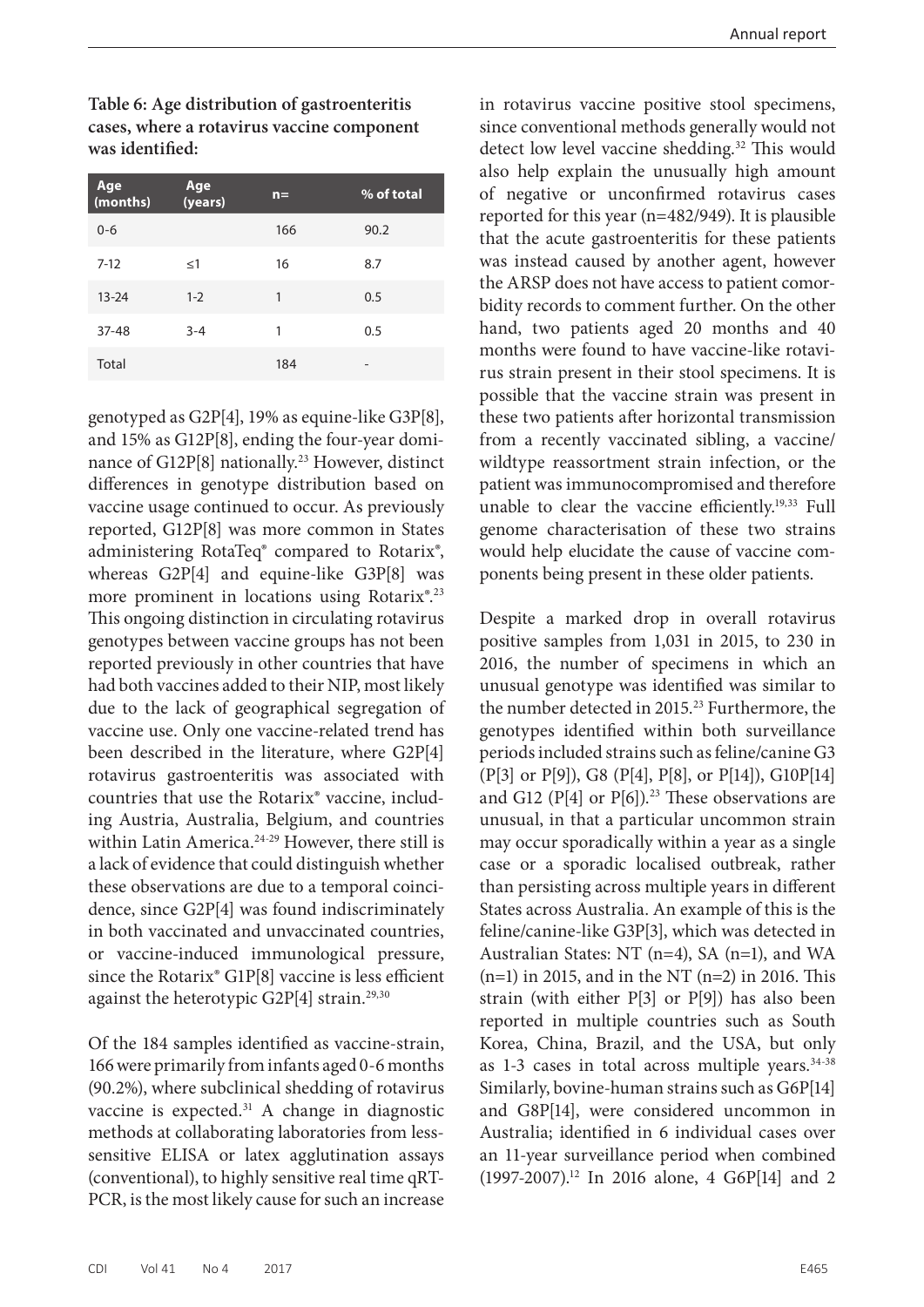#### **Table 7: Rotavirus G and P genotypes identified in rotavirus vaccine-like cases:**

|                            |                       | P[8]          | P[nt]         |
|----------------------------|-----------------------|---------------|---------------|
| <b>Rotarix<sup>®</sup></b> | $G1$ (Rix)            | 11            |               |
|                            | $G1$ (Teg)            | 21            | 48            |
|                            | G <sub>2</sub>        |               | 3             |
|                            | G4                    | ς             |               |
| RotaTeg <sup>®*</sup>      | G6 (VP7 seq)          | 3             |               |
|                            | Mixed G1/G2/<br>G3/G4 |               | З             |
| *130/173                   | Mixed G1/G2/G4        | $\mathbf{1}$  |               |
| genotyped                  | Mixed G1/G3           |               | $\mathcal{P}$ |
|                            | Mixed G1/G3/G4        | $\mathcal{P}$ |               |
|                            | Mixed G1/G4           | ς             | 8             |
|                            | G-non typeable        | $\mathcal{P}$ | 14            |

G8P[14] strains have been identified, together with other uncommon human-animal reassortant rotavirus strains, such as G10P[14].

Animal rotavirus strains are considered to be attenuated to humans, however, multiple reassortment events between human and animal strains can lead to chimeric viruses that have more human segments, increasing their ability to infect and replicate within a human host.<sup>39,40</sup> This improved adaptation to the human host, together with a lack of pre-existing population immunity against such new strains, creates a niche for novel human-animal reassortant rotaviruses that have the potential to spread globally and persist within the human population, as seen with G9 and G12 strains. $41,42$  These two strains were considered to be the product of multiple reassortment events between human and swine rotavirus.40 The factors behind this increase in animal-human reassortant strains need to be elucidated, as these novel strains have the potential to become epidemiologically important. The recent global emergence of an equine-human reassortment G3P[8] strain, predominantly in vaccinated countries, raised the question of whether the increase in zoonotic strains was due to immunological pressures from the vaccine itself. Indeed, the prolonged differences in genotype diversity between vaccine groups described here suggests that the vaccines may be inducing selective pressures that favour certain genotypes. However, the introduction of vaccines cannot be the sole reason for the observed increase in zoonotic strain prevalence, as such events occurred prior to vaccine introduction, as

shown with G9 and G12 strains.<sup>40</sup> Nevertheless, continued surveillance is vital for understanding how vaccines can affect rotavirus evolution and genotype diversity. Furthermore, continued epidemiological surveillance will gain insight into how these changes in rotavirus diversity can alter vaccine effectiveness in children.

Despite the continuous changes in circulating rotavirus genotypes, the introduction of both RotaTeq® and Rotarix® to the Australian NIP has substantially impacted on the rotavirus burden in Australia. It is estimated that for the 6 years post vaccine implementation, ~77,000 hospitalisations and ~3 deaths were prevented; 90% of which were for children under 5 years of age.11 Such an impact was less noticeable in other healthcare outcomes, suggesting that there has been a shift in the severity of symptoms from severe to less critical outcomes.<sup>11</sup> This report supports the idea that vaccine implementation to the Australian NIP has been effective on reducing the burden caused by rotavirus infections, as shown by the decrease in rotavirus positive samples received for 2016. This decrease in sample number appears to be a true depiction of rotavirus epidemiology in Australia, when compared to available State-specific notifiable disease reports. For 2016, Western Australia reported an annual crude rate of 6.6/100,000 rotavirus infections per population, compared to an average of 16.9/100,000 over the preceding four years.<sup>43</sup>

In this 2016 annual report, an overall reduction in rotavirus positive samples was described. G2P[4], equine-like G3P[8], and G12P[8] continue to cause significant disease in Australia, however G12P[8] impacted more in RotaTeq® States, while equine-like G3P[8] and G2P[4] were associated with States administering Rotarix®. The continued dominance of G12 in RotaTeq® states only, and the increase in occurrence of novel strains such as the various animal-like G3, G8, G10, P[3], P[5] and P[14] strains, demonstrate a highly evolving and hard to predict trend in circulating genotypes since vaccine introduction to the Australian NIP. The contin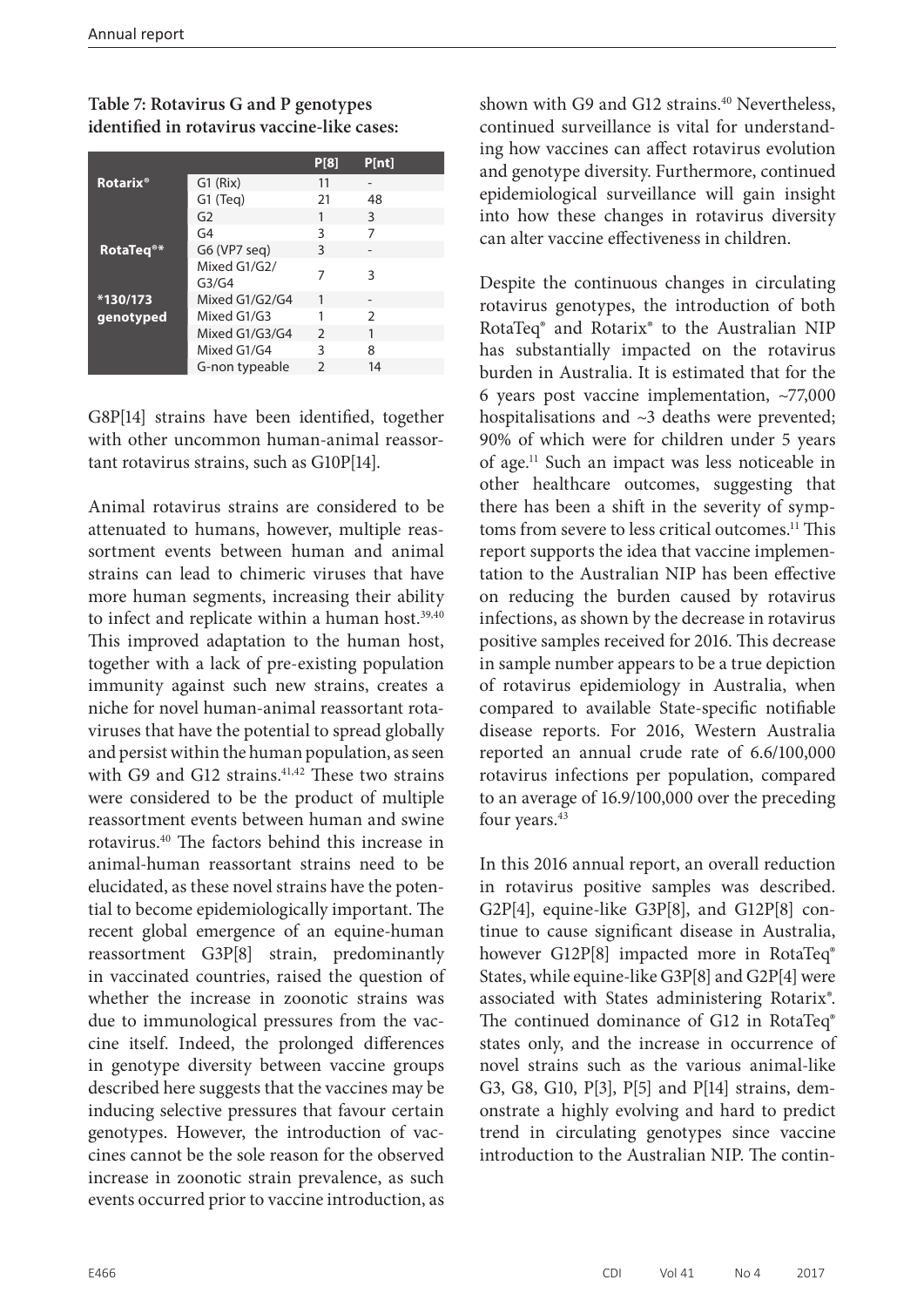ued variations in the wildtype strain population will remain a challenge to vaccine effectiveness and will require continued monitoring.

#### **Corresponding Author**

Mrs Susie Roczo-Farkas

Enteric Virus Group, Level 5, Murdoch Childrens Research Institute, Royal Children's Hospital, Flemington Road , Parkville, Victoria, 3052. Ph: 03 8341 6383 Email: susie.roczofarkas@mcri.edu.au

#### **Authors details**

Mrs Susie Roczo-Farkas, Research Assistant, **MCRI** 

Dr Carl D Kirkwood, Senior Program Officer, Bill and Melinda Gates Foundation

Prof Julie E Bines, Group Leader, Enteric Virus Group and Rotavirus Group, MCRI and the Australian Rotavirus Surveillance Group

Enteric Virus Group, Murdoch Childrens Research Institute, Royal Children's Hospital, Flemington Road, Parkville, Victoria, 3052.

### **Acknowledgements**

The Rotavirus Surveillance Program is supported by grants from the Australian Government Department of Health, GlaxoSmithKline and CSL. The Murdoch Childrens Research Institute (MCRI) is supported by the Victorian Government's Operational Infrastructure Support program.

We thank H Tran and N Bogdanovic for providing technical assistance.

Rotavirus positive specimens were collected from numerous centres throughout Australia. The significant time and effort involved in the collection, storage, packaging, compiling data and forwarding of specimens was much appreciated.

The Australian Rotavirus Surveillance Group includes:

**Australian National Rotavirus Reference Centre**

Mrs Susie Roczo-Farkas; Coordinator, Research Assistant, Enteric Virus Group, MCRI

Associate Prof Carl Kirkwood; Director (prior to August 2015), Enteric Virus Group, MCRI

Prof Julie Bines; Director (after August 2015), Enteric Virus Group, MCRI

**Australian Capital Territory**

Ms S Bradbury, Ms E Malinsky and members of members of the Microbiology Department, Canberra Hospital

#### **New South Wales**

Prof W. Rawlinson, Prof. M. Lahra, Mr J Merif and members of the Virology Division, SEALS, Prince of Wales Hospital

Dr A. Kesson, Ms I Tam and members of the Virology Department, The Children's Hospital at Westmead

Dr V Sintchenko, T Olna, Centre for Infectious Diseases and Microbiology, Westmead Hospital

Dr R. Givney, S Pearce, K Delves and members of the Microbiology Department, John Hunter Hospital, Newcastle

Mr D Spence and members of the Microbiology Department, Pathology North Central Coast, Gosford, New South Wales

Dr M Wehrhahn and members of the Douglas Hanly Moir Pathology, New South Wales

Ms R Timmins and members of the Department of Microbiology, Royal North Shore Hospital, St. Leonards, New South Wales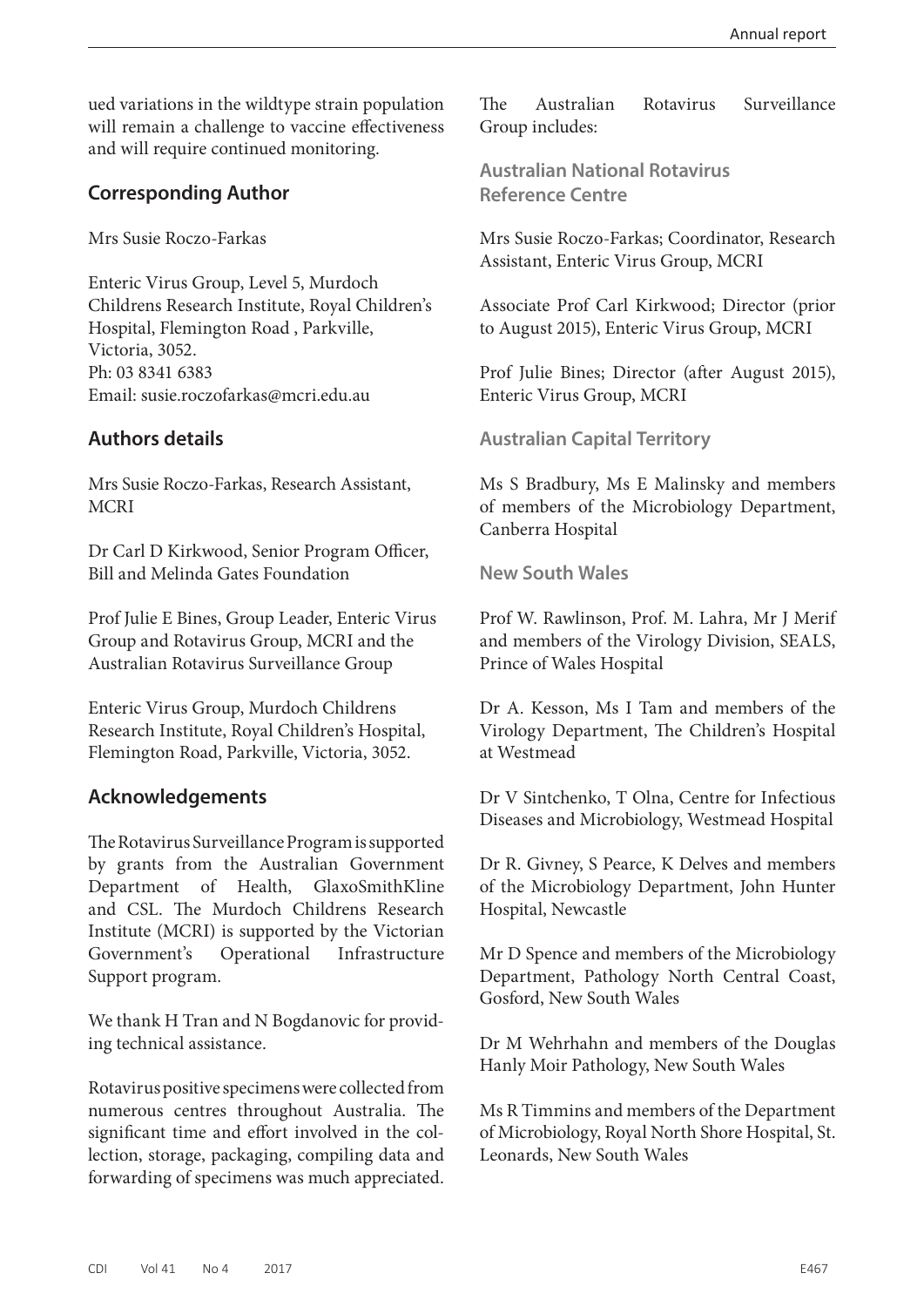Mr T McNeill, Northern Sydney Public Health, Hornsby, New South Wales

#### **Northern Territory**

Dr R Baird, Ms J Hennessy, Ms P Smith and members of the Microbiology Department, Royal Darwin Hospital, Tennant Creek Hospital, Gove District Hospital and Katherine District Hospital

Mr J McLeod and members of the Microbiology Department, Alice Springs Hospital, Alice Springs

Ms H Cook, Centre for Disease Control, Darwin

#### **Queensland**

Mr F Moore, Ms J McMahon, Forensic and Scientific Services, Queensland Health, Herston

Dr G Nimmo, Dr C Bletchly, Ms S Ye and department members, Microbiology division, Pathology Queensland Central laboratory, Herston

Dr S Lambert and members of the Queensland Paediatric Infectious Diseases laboratory, Royal Children's Hospital, Brisbane

Ms G Gilmore and members of the Queensland Health laboratory, Townsville

#### **South Australia**

Prof G Higgins, Ms S Schepetiuk and members of the Microbiology and Infectious diseases laboratory SA Pathology, Adelaide.

#### **Tasmania**

Dr Jan Williamson and members of Molecular Medicine, Pathology Services, Royal Hobart Hospital, Hobart, Tasmania.

#### **Victoria**

Miss P Adamopolous and members of the Serology Department, Royal Children's Hospital, Parkville.

**Western Australia**

Prof Smith, Dr A Levy, Mrs J Lang and members of QEII Microbiology Department, PathWest Laboratory Medicine WA, Perth

#### **References**

- 1.Estes M, Kapikian A. Rotaviruses. In: Fields virology. 5th ed. Philadelphia: Wolters Kluwer Health/Lippincott Williams & Wilkins; 2007. vol 1 p. 1917-74.
- 2.Moussa A, Fredj MBH, BenHamida-Rebaï M, Fodha I, Boujaafar N, Trabelsi A. Phylogenetic analysis of partial VP7 gene of the emerging human group A rotavirus G12 strains circulating in Tunisia. Journal of Medical Microbiology 2017;66(2):112-8.
- 3.Tate JE, Burton AH, Boschi-Pinto C, Parashar UD. Global, Regional, and National Estimates of Rotavirus Mortality in Children <5 Years of Age, 2000-2013. Clin Infect Dis 2016;62 Suppl 2:S96-s105.
- 4.Parashar UD, Gibson CJ, Bresee JS, Glass RI. Rotavirus and severe childhood diarrhea. Emerg Infect Dis 2006;12(2):304-6.
- 5.Vesikari T, Matson DO, Dennehy P, Van Damme P, Santosham M, Rodriguez Z, et al. Safety and efficacy of a pentavalent humanbovine (WC3) reassortant rotavirus vaccine. N Engl J Med 2006;354(1):23-33.
- 6.Ruiz-Palacios GM, Perez-Schael I, Velazquez FR, Abate H, Breuer T, Clemens SC, et al. Safety and efficacy of an attenuated vaccine against severe rotavirus gastroenteritis. N Engl J Med 2006;354(1):11-22.
- 7.PATH. Rotavirus vaccine access and delivery. Available from: [http://sites.path.org/rotavi](http://sites.path.org/rotavirusvaccine/ )[rusvaccine/](http://sites.path.org/rotavirusvaccine/ )
- 8.Buttery JP, Lambert SB, Grimwood K, Nissen MD, Field EJ, Macartney KK, et al. Reduction in rotavirus-associated acute gastroenteritis following introduction of rotavirus vaccine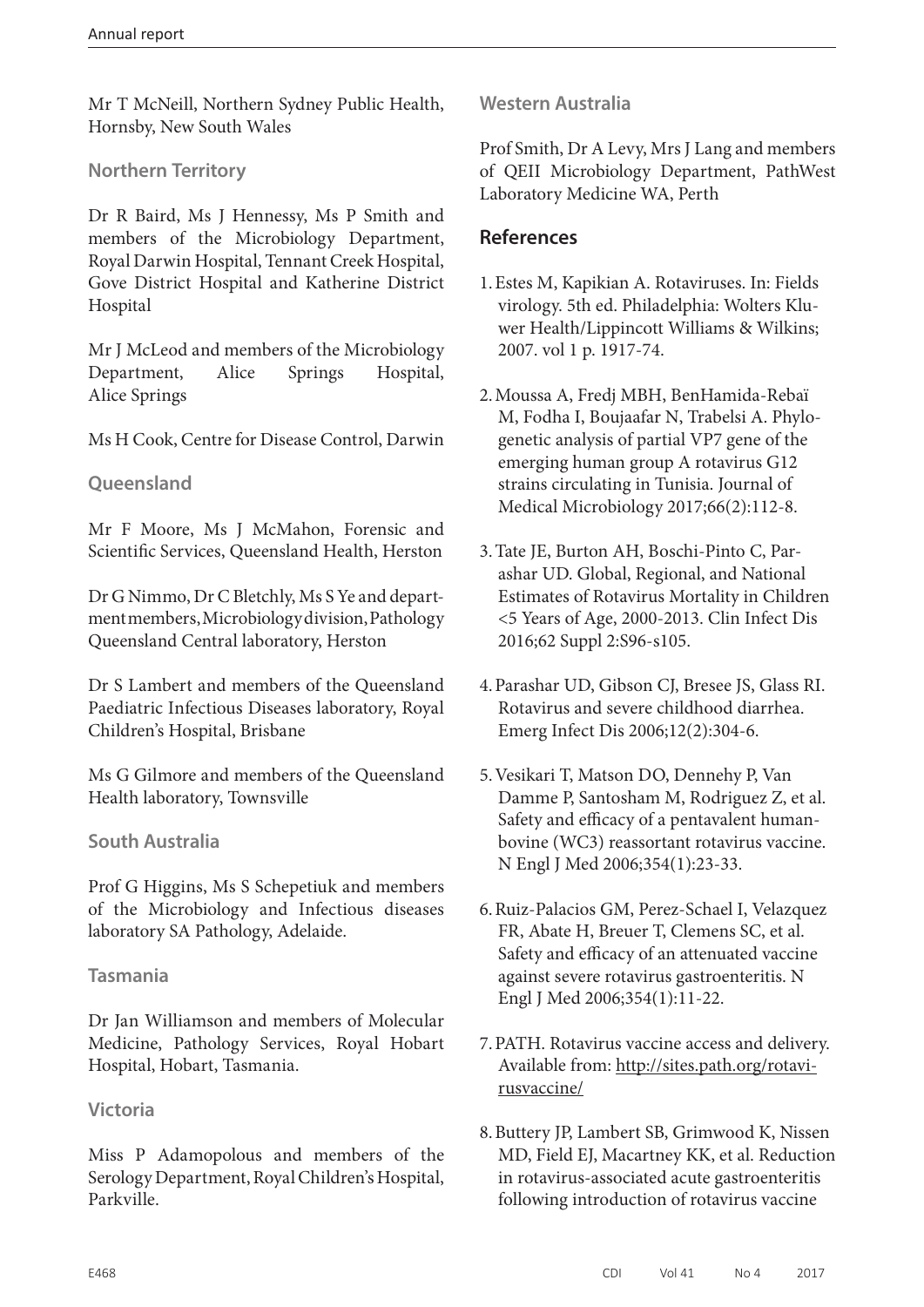into Australia's National Childhood vaccine schedule. Pediatr Infect Dis J 2011;30(1 Suppl):S25-9.

- 9.Carlin J CP, Masendycz P, Bugg H, Bishop R, Barnes G. Rotavirus infection and rates of hospitalisation for acute gastroenteritis in young children in Australia, 1993-1996. Med J Aust 1998;169(5):252-6.
- 10.Macartney K, Dey A, Wang H, Quinn H, Wood N, McIntyre P. Ten years of rotavirus immunisation in Australia: sustained benefits outweigh vaccine-associated risks (Poster). In: 12th International Rotavirus Symposium; Melbourne, Australia; 2016.
- 11.Reyes JF, Wood JG, Beutels P, Macartney K, McIntyre P, Menzies R, et al. Beyond expectations: Post-implementation data shows rotavirus vaccination is likely cost-saving in Australia. Vaccine 2017;35(2):345-52.
- 12.Kirkwood CD, Boniface K, Bogdanovic-Sakran N, Masendycz P, Barnes GL, Bishop RF. Rotavirus strain surveillance--an Australian perspective of strains causing disease in hospitalised children from 1997 to 2007. Vaccine 2009;27 Suppl 5:F102-7.
- 13.Gentsch JR, Glass RI, Woods P, Gouvea V, Gorziglia M, Flores J, et al. Identification of group A rotavirus gene 4 types by polymerase chain reaction. J Clin Microbiol 1992;30(6):1365-73.
- 14.Gouvea V, Glass RI, Woods P, Taniguchi K, Clark HF, Forrester B, et al. Polymerase chain reaction amplification and typing of rotavirus nucleic acid from stool specimens. J Clin Microbiol 1990;28(2):276-82.
- 15.Itturiza-Gomara M, Cubitt D, Desselberger U, Gray J. Amino acid substitution within the VP7 protein of G2 rotavirus strains associated with failure to serotype. J Clin Microbiol 2001;39(10):3796-8.
- 16. Simmonds MK, Armah G, Asmah R, Banerjee I, Damanka S, Esona M, et al. New oligo-

nucleotide primers for P-typing of rotavirus strains: Strategies for typing previously untypeable strains. J Clin Virol 2008;42(4):368- 73.

- 17.Banerjee I, Ramani S, Primrose B, Iturriza-Gomara M, Gray JJ, Brown DW, et al. Modification of rotavirus multiplex RT-PCR for the detection of G12 strains based on characterization of emerging G12 rotavirus strains from South India. J Med Virol 2007;79(9):1413-21.
- 18.Maes P, Matthijnssens J, Rahman M, Van Ranst M. RotaC: a web-based tool for the complete genome classification of group A rotaviruses. BMC Microbiol 2009;9:238.
- 19.Donato CM, Ch'ng LS, Boniface KF, Crawford NW, Buttery JP, Lyon M, et al. Identification of Strains of RotaTeq® Rotavirus Vaccine in Infants With Gastroenteritis Following Routine Vaccination. Journal of Infectious Diseases 2012;206(3):377-83.
- 20.Elschner M, Prudlo J, Hotzel H, Otto P, Sachse K. Nested reverse transcriptase-polymerase chain reaction for the detection of group A rotaviruses. J Vet Med B Infect Dis Vet Public Health 2002;49(2):77-81.
- 21. Schepetiuk S, Kirkwood C, Roczo-Farkas S, Higgins G. Prevalence of RotaTeq® vaccine viruses in routine faecal specimens. Journal of Clinical Virology 2015;70:S31-S2.
- 22.Cowley D, Donato CM, Roczo-Farkas S, Kirkwood CD. Emergence of a novel equinelike G3P[8] inter-genogroup reassortant rotavirus strain associated with gastroenteritis in Australian children. J Gen Virol 2016;97(2):403-10.
- 23.Roczo-Farkas S, Kirkwood CD, Bines JE. Australian Rotavirus Surveillance Program annual report, 2015. Commun Dis Intell Q Rep 2016;40(4):E527-e38.
- 24.McAtee CL, Webman R, Gilman RH, Mejia C, Bern C, Apaza S, et al. Burden of Norovi-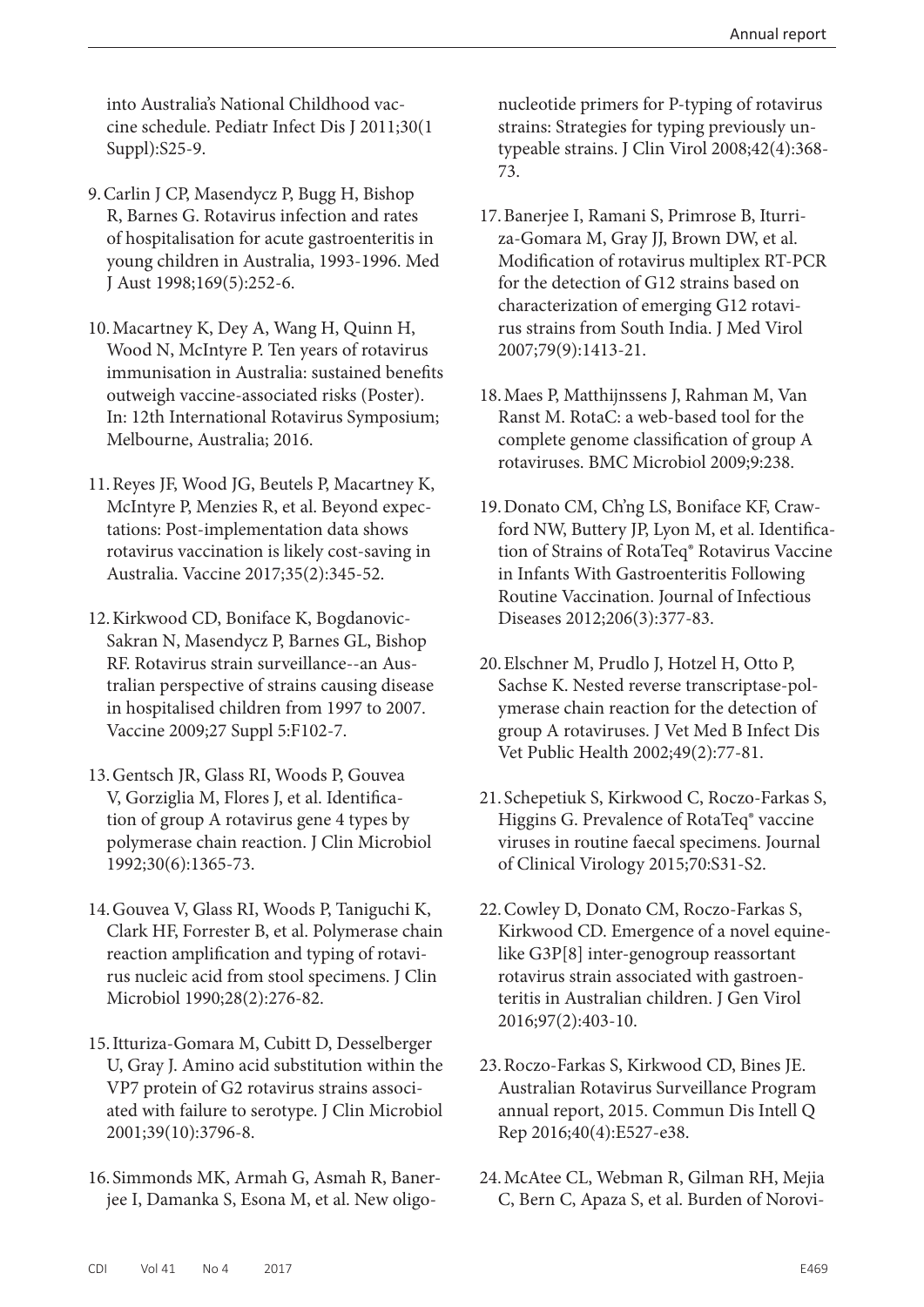rus and Rotavirus in Children after Rotavirus Vaccine Introduction, Cochabamba, Bolivia. The American Journal of Tropical Medicine and Hygiene 2016;94(1):212-7.

- 25.Gastañaduy PA, Contreras-Roldán I, Bernart C, López B, Benoit SR, Xuya M, et al. Effectiveness of Monovalent and Pentavalent Rotavirus Vaccines in Guatemala. Clinical Infectious Diseases 2016;62(suppl\_2):S121- S6.
- 26.Pitzer VE, Bilcke J, Heylen E, Crawford FW, Callens M, De Smet F, et al. Did Large-Scale Vaccination Drive Changes in the Circulating Rotavirus Population in Belgium? Sci Rep 2015;5:18585.
- 27.Matthijnssens J, Zeller M, Heylen E, De Coster S, Vercauteren J, Braeckman T, et al. Higher proportion of G2P[4] rotaviruses in vaccinated hospitalized cases compared with unvaccinated hospitalized cases, despite high vaccine effectiveness against heterotypic G2P[4] rotaviruses. Clin Microbiol Infect 2014;20(10):O702-10.
- 28.Donato CM, Cowley D, Donker NC, Bogdanovic-Sakran N, Snelling TL, Kirkwood CD. Characterization of G2P[4] rotavirus strains causing outbreaks of gastroenteritis in the Northern Territory, Australia, in 1999, 2004 and 2009. Infect Genet Evol 2014;28:434-45.
- 29.Leshem E, Lopman B, Glass R, Gentsch J, Bányai K, Parashar U, et al. Distribution of rotavirus strains and strain-specific effectiveness of the rotavirus vaccine after its introduction: a systematic review and metaanalysis. The Lancet Infectious Diseases 2014;14(9):847-56.
- 30. Santos VS, Marques DP, Martins-Filho PRS, Cuevas LE, Gurgel RQ. Effectiveness of rotavirus vaccines against rotavirus infection and hospitalization in Latin America: systematic review and meta-analysis. Infectious Diseases of Poverty 2016;5:83.
- 31.Ye S, Whiley DM, Ware RS, Sloots TP, Kirk-

wood CD, Grimwood K, et al. Detection of viruses in weekly stool specimens collected during the first 2 years of life: A pilot study of five healthy Australian infants in the rotavirus vaccine era. J Med Virol 2017;89(5):917- 21.

- 32.Tate JE, Mijatovic-Rustempasic S, Tam KI, Lyde FC, Payne DC, Szilagyi P, et al. Comparison of 2 Assays for Diagnosing Rotavirus and Evaluating Vaccine Effectiveness in Children with Gastroenteritis. Emerging Infectious Diseases 2013;19(8):1245-52.
- 33.Ghosh N, Malik FA, Daver RG, Vanichanan J, Okhuysen PC. Viral associated diarrhea in immunocompromised and cancer patients at a large comprehensive cancer center: a 10-year retrospective study. Infect Dis (Lond) 2017;49(2):113-9.
- 34.Bezerra DAM, Guerra SFS, Serra ACS, Fecury PCMS, Bandeira RS, Penha ET, et al. Analysis of a genotype G3P[9] rotavirus a strain that shows evidence of multiple reassortment events between animal and human rotaviruses. Journal of Medical Virology 2017;89(6):974-81.
- 35.Dong H, Qian Y, Nong Y, Zhang Y, Mo Z, Li R. [Genomic Characterization of an Unusual Human G3P[3] Rotavirus with Multiple Cross-species Reassortment]. Bing Du Xue Bao 2016;32(2):129-40.
- 36.Jeong S, Than VT, Lim I, Kim W. Wholegenome analysis of a rare human Korean G3P rotavirus strain suggests a complex evolutionary origin potentially involving reassortment events between feline and bovine rotaviruses. PLoS One 2014;9(5):e97127.
- 37.Theamboonlers A, Maiklang O, Thongmee T, Chieochansin T, Vuthitanachot V, Poovorawan Y. Complete genome analysis of a rare human G3P[9] rotavirus posing as an AU-1 like strain. Springerplus 2013;2:569.
- 38.Grant L, Esona M, Gentsch J, Watt J, Reid R, Weatherholtz R, et al. Detection of G3P[3]